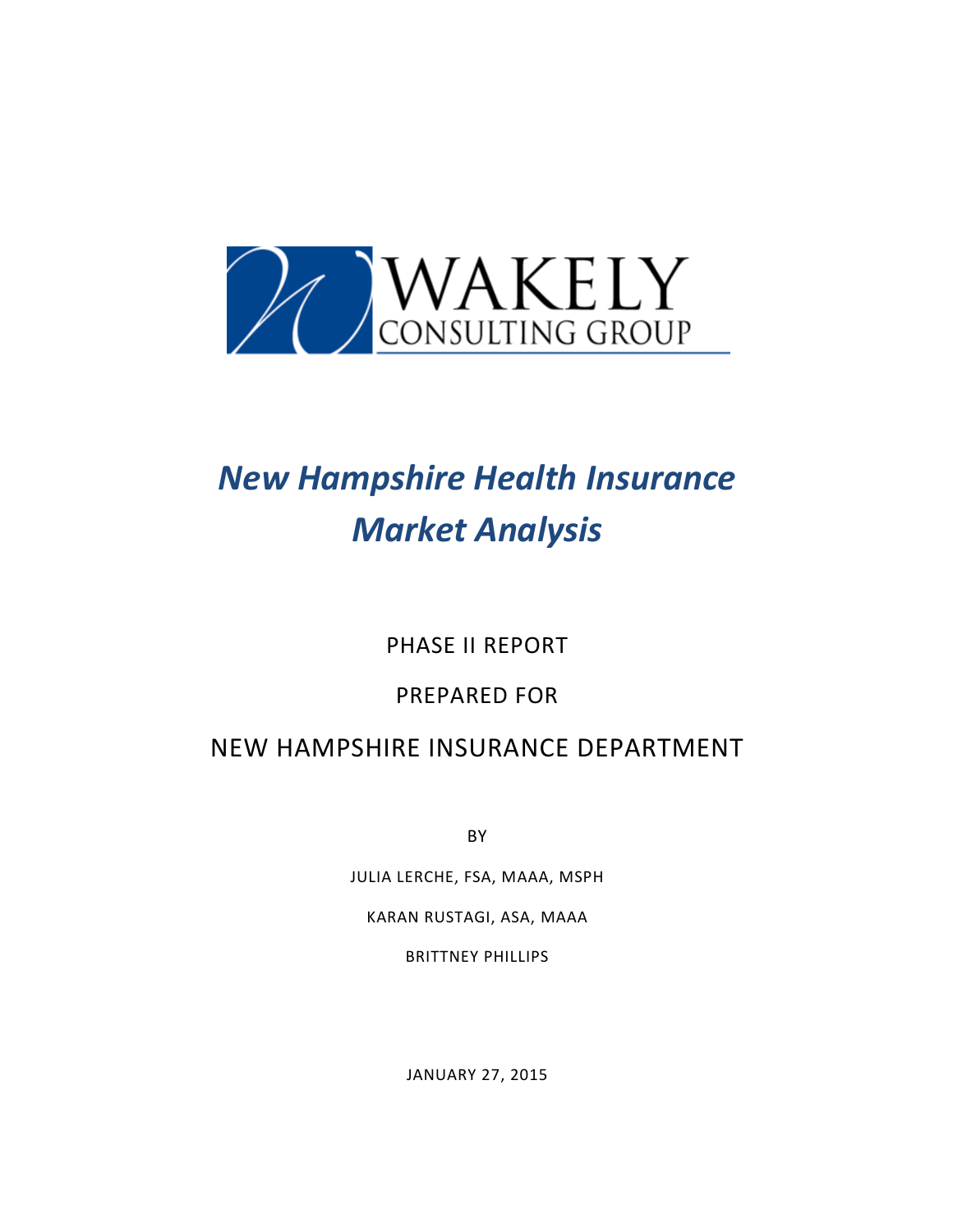### **TABLE OF CONTENTS**

| 5.1 |  |
|-----|--|
|     |  |
|     |  |
|     |  |
|     |  |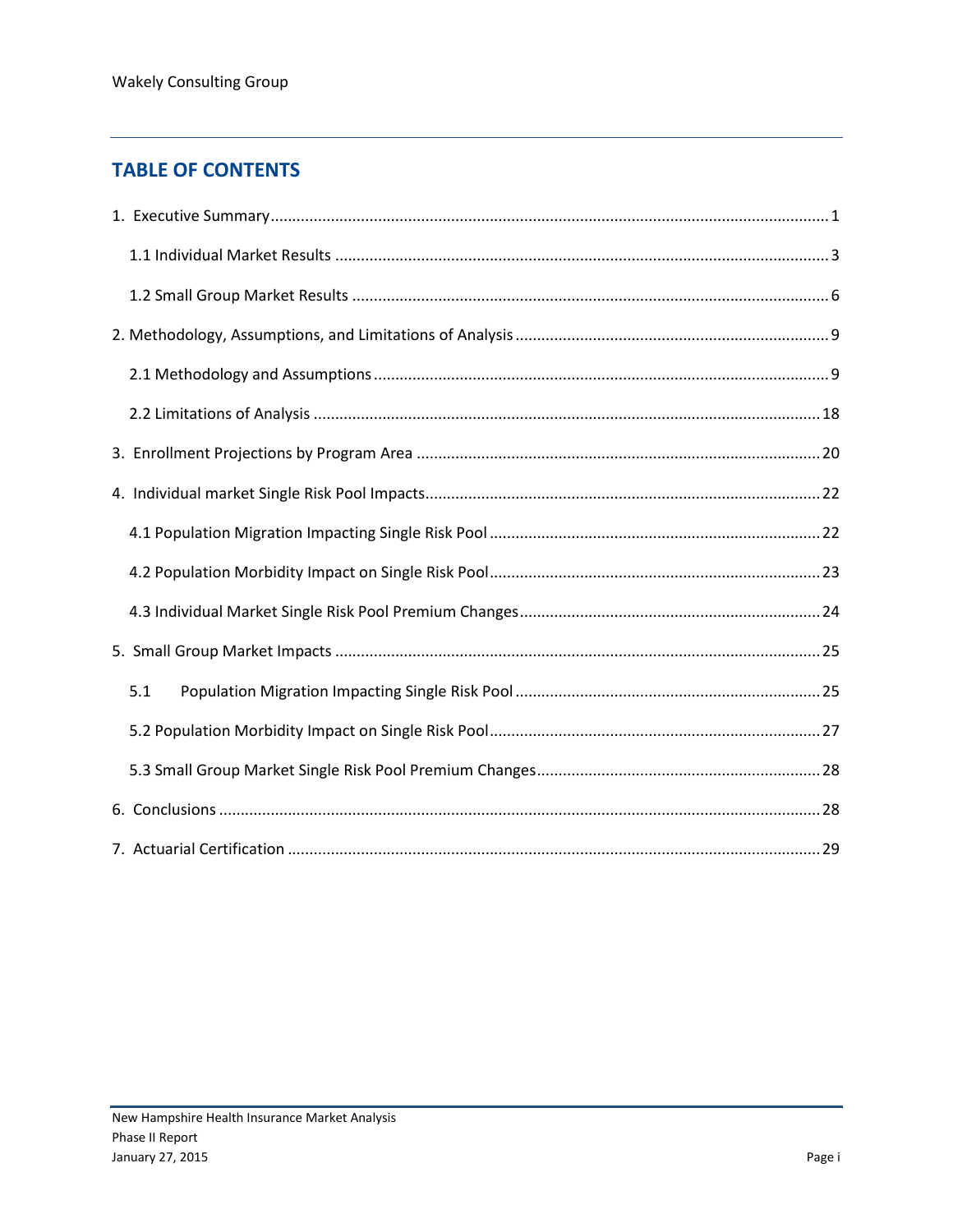#### <span id="page-2-0"></span>**1. EXECUTIVE SUMMARY**

The implementation of the major health insurance reforms under the Affordable Care Act (ACA) were effective on January 1, 2014. These reforms included the introduction of Health Insurance Exchanges, subsidies for certain low- to middle-income families, penalties for individuals without health insurance coverage, prohibitions against denying health insurance to individuals based on health status, prohibitions against setting health insurance premiums based on health status, and other market reforms. Additionally, New Hampshire implemented Medicaid expansion effective in August, 2014.

Wakely Consulting Group (Wakely) was retained by the New Hampshire Insurance Department (NHID) to analyze the impact of the Affordable Care Act in two phases. Phase I included an analysis and report on the actual health insurance market enrollment and premium changes resulting from the reforms that were effective in January 2014, and with a comparison of these impacts to initial projections provided to the NHID by Gorman Actuarial LLC in 2012. The results of that analysis are provided under a separate  $report<sup>1</sup>$ .

Phase II of the engagement included projecting the impact of additional changes expected under the ACA and current New Hampshire Medicaid legislation for 2016 and 2017. These changes (which are referred to as the Baseline Scenario) include:

- The Medicaid expansion population (excluding those considered medically frail and those receiving premium assistance for employer sponsored insurance) transitions from Medicaid Managed Care plans to Qualified Health Plans (QHPs) available in the individual health insurance market as of January 1, 2016. This Medicaid population would be incorporated into the individual market single risk pool.
- The Medicaid expansion sunsets in 2017.
- Grandmothered (GM) policies in both the individual and small group markets are terminated as of January 1, 2017. Grandmothered policies are those that do not meet the requirements to be grandfathered (i.e., were in place prior to March 2010 with no significant changes made), but were allowed to continue beyond 2014 at the option of both the state and issuers without having to comply with all of the ACA market reforms, including the single risk pool requirement. Note that issuers have the option to terminate these policies before 2017.
- The small group market is expanding from groups of  $2 50$  employees to groups of  $2 100$ employees. The analysis includes an estimate of the impact of some groups of  $51 - 100$  opting to

 $\overline{a}$ 

<sup>&</sup>lt;sup>1</sup> The Phase I report is available at [http://www.nh.gov/insurance/reports/documents/wakely\\_ma\\_rpt\\_pr.pdf](http://www.nh.gov/insurance/reports/documents/wakely_ma_rpt_pr.pdf)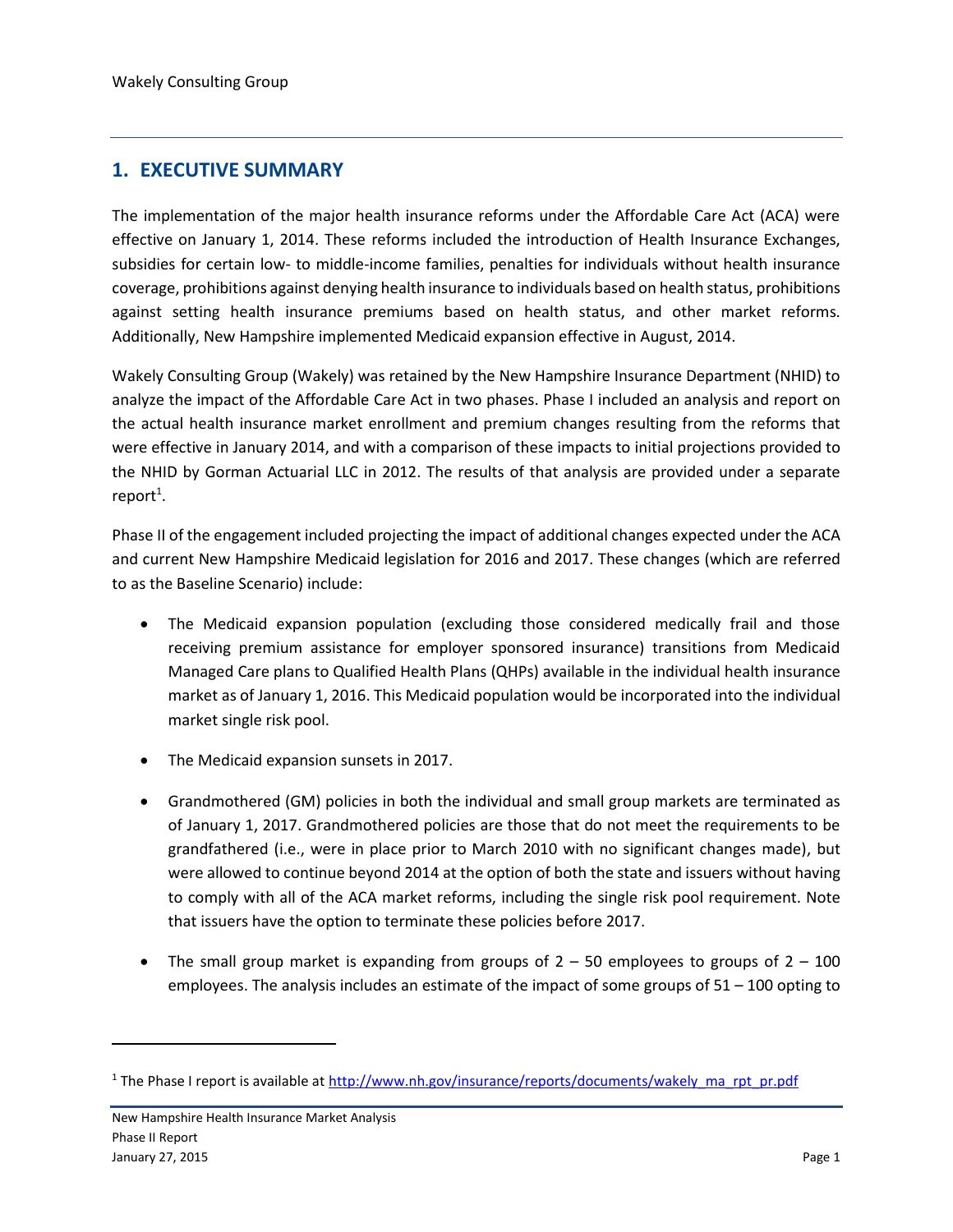self-fund rather than be subject to the requirements of the small group market, including the adjusted community rating required by ACA. Though states have the option to allow issuers to continue (or grandmother) policies for groups with 51 to 100 employees until October 2016, the impact of this option is not included in the scope of this report.<sup>2</sup>

Wakely's analysis focuses on the impact of the above changes to the single risk pools under each of the individual and small group health insurance markets. Any impact to other programs and markets included in this report should be utilized with caution.

To perform the analyses in this report, Wakely developed a model based on 2014 enrollment, claims and premium data collected from New Hampshire insurers, third party administrators (TPAs) who administer self-funded health insurance plans for employer groups, and the state's Medicaid program. This information was collected as part of Phase I of this engagement. The analysis focuses on individuals who are under age 65, since most of those age 65 and older are covered by Medicare. Data were not collected for all New Hampshire residents, but rather only those covered by the issuers and markets included in the analysis. Excluded populations include individuals and employer groups covered by insurers with small market share (fewer than 500 covered lives) and New Hampshire residents covered under policies that are not originated in New Hampshire. In Wakely's review of the data compared to other available sources, some differences were identified but could not be resolved. See the Methodology, Assumptions, and Limitations of Analysis section of the Phase I report for additional details.

Another key source of information for Wakely's Phase II analysis was the 2015 rate filings which were accessed through the National Association of Insurance Commissioners (NAIC) System for Electronic Rate and Form Filing (SERFF).

In order to project the impact of various changes over time, Wakely had to make a number of assumptions. Actual experience may vary significantly if these assumptions are not realized. Wakely modeled the impact of all changes assuming they took full effect on January  $1<sup>st</sup>$  of the calendar year for which the change was effective. For example, the analysis of transitional policies in 2017 assumes that all transitional policies are terminated by January 1, 2017. See the Methodology, Assumptions, and Limitations of Analysis section for additional details.

This report is intended for use by the New Hampshire Insurance Department (NHID) for estimating the impact of various policy changes on the individual and small group health insurance markets in 2016 and 2017. The report should not be used or relied upon for any other purposes, including rating by health insurance companies. Wakely does not guarantee the results of this model. Differences between the

 $\overline{\phantom{a}}$ 

<sup>2</sup> http://www.cms.gov/CCIIO/Resources/Regulations-and-Guidance/Downloads/transition-to-compliant-policies-03-06-2015.pdf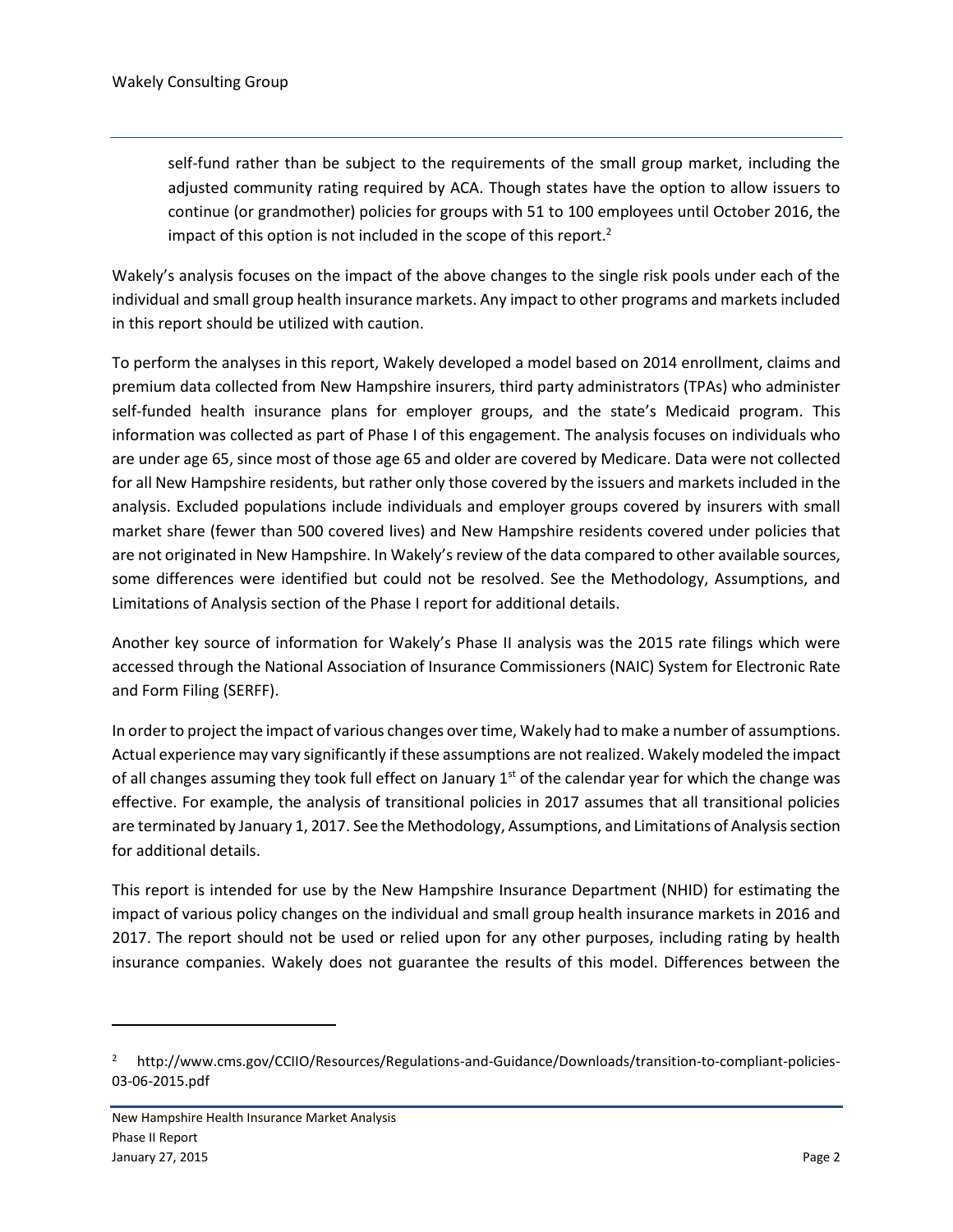estimates provided in this report and actual amounts will depend on the extent to which future experience conforms to the assumptions used in the model.

#### <span id="page-4-0"></span>**1.1 Individual Market Results**

#### **Individual Market Enrollment**

Figure 1.1.1 shows the projected change in enrollment in the individual market for each year from 2014 through 2017 for the Baseline Scenario defined. 2014 enrollment reflects enrollment data collected from insurers for April/May 2014.



**Figure 1.1.1 Projected Enrollment in the New Hampshire Individual Market Through 2017**

Under the baseline scenario, enrollment in the individual market is expected to change from 2014 through 2017 as a result of the following changes:

- Based on the individual market data collected in the spring of 2014, there were approximately 7,000 individuals enrolled in 2013 plans that were terminating in 2014. These are expected to transition to ACA compliant policies.
- Increased take-up among the uninsured resulting from increased awareness of the provisions of the ACA, including the availability of premium and cost sharing subsidies, and the increase in penalties for individuals.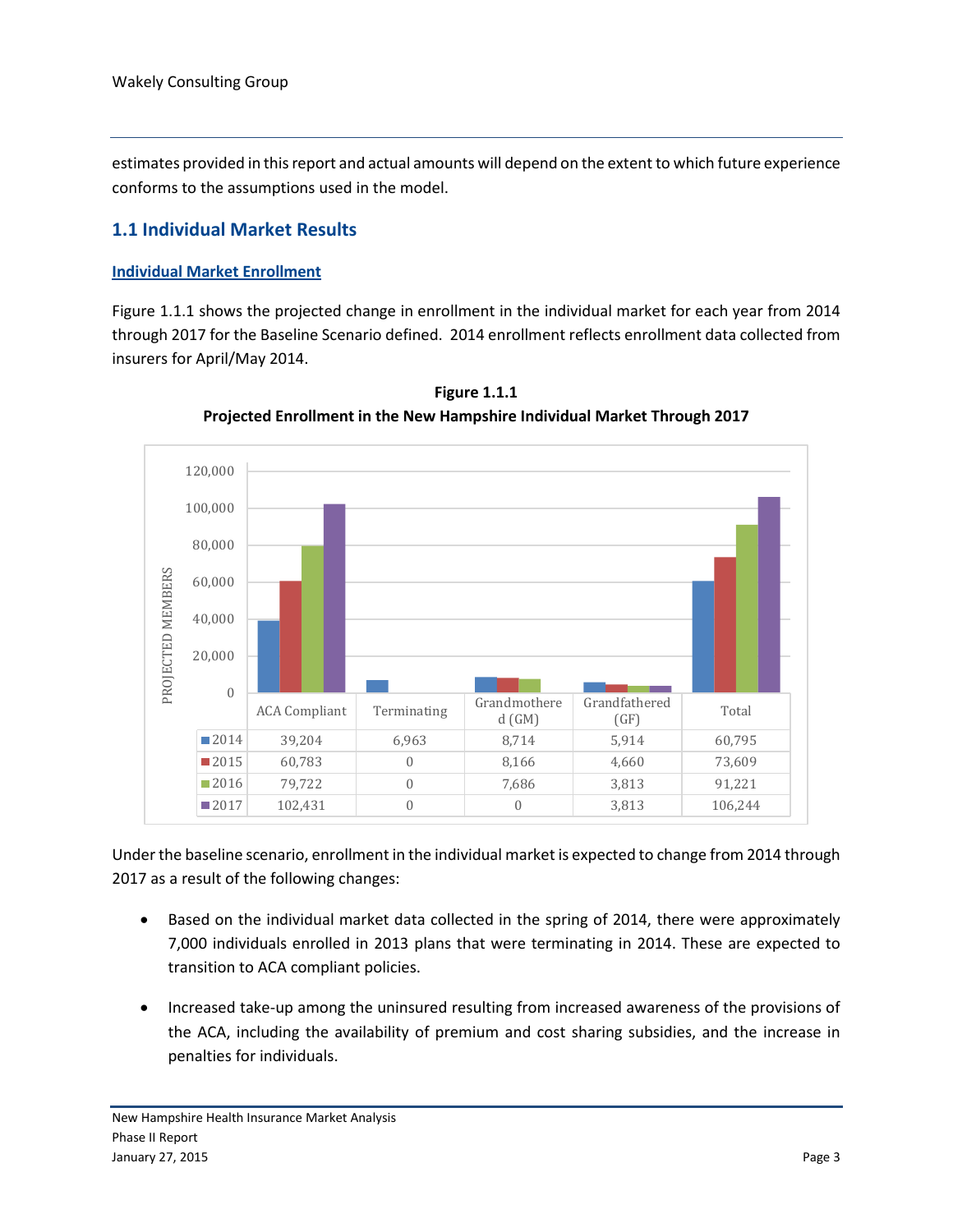- Inclusion of Medicaid expansion population (excluding an expected 10% of the population designated as medically frail) in 2016 is expected to add 24,485 adults to the single risk pool.
- Sunsetting of the Medicaid expansion program in 2017 is expected to increase enrollment in the individual market, as a subset of the Medicaid expansion population is assumed to migrate back to subsidized coverage through the Marketplace.
- Some individuals in grandmothered and grandfathered policies are expected to move into ACA compliant policies. In 2017, grandmothered policies are assumed to no longer be available, prompting many individuals in those policies to move into ACA compliant plans.

Please see the Individual Market section of the report for additional details on the migration of populations into and out of the individual market single risk pool.

#### **Individual Market Single Risk Pool Morbidity**

The ACA, as well as New Hampshire Law (RSA 420-G:4) requires that all individual policies for a given issuer, other than those that are grandfathered or grandmothered, be rated as part of a single risk pool, with rates for any individual in a given plan being based only on age, geography and tobacco use. Populations moving in and out of the single risk pool will have an impact on the rates that are charged for the entire pool.

The populations that will have the most significant impact on the single risk pool in 2016 and 2017 are the additional uninsured taking up insurance, the Medicaid expansion population and the grandmothered and grandfathered populations that migrate into ACA compliant plans. The impact of these changes on the morbidity of the individual market risk pool is summarized in Table 1.1.2. See Section 4 for additional details.

| <b>Product Type</b>                                             | <b>Impact from 2015</b><br>to 2016 | <b>Impact from 2016</b><br>to 2017 |
|-----------------------------------------------------------------|------------------------------------|------------------------------------|
| Migration of individuals from GF / GM to ACA compliant policies | $-0.4%$                            | $-1.8\%$                           |
| Increased take-up among uninsured                               | $-3.2%$                            | $-0.6%$                            |
| Inclusion of Medicaid expansion population into QHPs            | $-2.4%$                            | N/A                                |
| Exclusion of Medicaid expansion population from QHPs            | N/A                                | $+1.5%$                            |
| <b>Cumulative Impact</b>                                        | $-5.9%$                            | $-0.9%$                            |

**Table 1.1.2 Projected Impact on Morbidity in the New Hampshire Individual Market Single Risk Pool**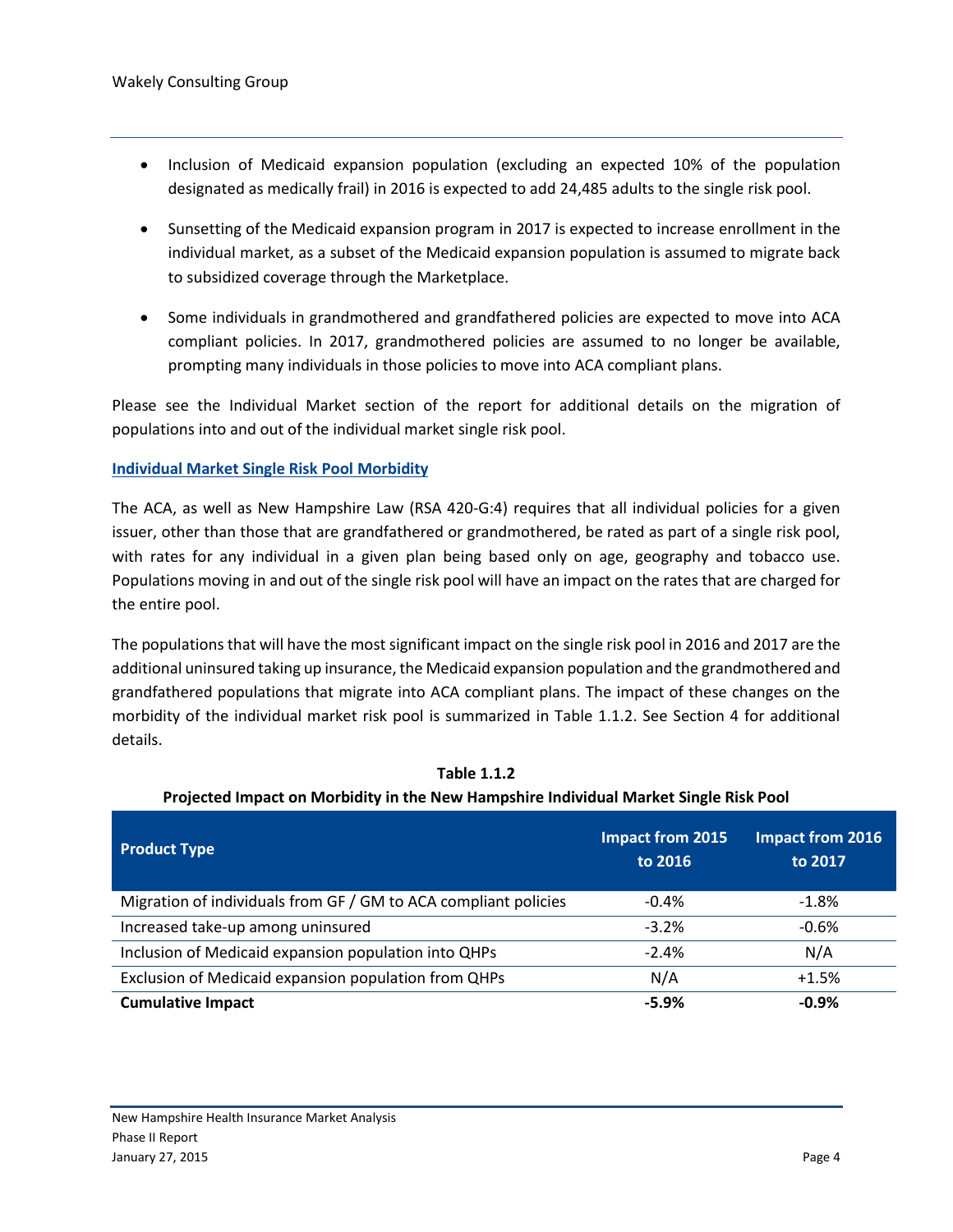The morbidity impacts in Table 1.1.2 reflect the following:

- **Increased take-up of uninsured:** As take-up of the uninsured in the individual market increases, the population morbidity of the market is expected to decrease. Increased awareness of the benefits and penalties under the ACA is expected to increase enrollment of healthier individuals in the risk pool.
- **Medicaid expansion:** Because the medically-frail population will not be covered through QHPS and the Medicaid program does not require premiums, expected take-up among healthier individuals is expected to be higher for this population than it is for other uninsured populations. This higher take-up is expected to lead to improvements in the overall health risk level of the individual market risk pool.
- **Migration of grandmothered and grandfathered policies into ACA-compliant plans**: Individuals current enrolled in grandmothered and grandfathered policies are estimated to be significantly healthier on average than those enrolled in ACA-compliant plans. Grandmothered policies are expected to be terminated in 2017, bringing these healthier individuals into the single risk pool and improving the overall morbidity of the pool.

#### **Individual Market Single Risk Pool Premium Changes**

Premiums in the individual market will be impacted by the changes in morbidity described above, as well as medical trend and the phase out of the federal reinsurance program, which uses contributions collected from all sectors of the health insurance market (including individual, small group and large group insured and self-funded plans) to offset the costs of high cost enrollees in the individual market in 2014 through 2016. The program phases down over three years and is expected to expire in 2017. Based on the proposed program parameters for 2016, Wakely expects the phase out of the reinsurance program to contribute +3% to health insurance premium increases from 2015 to 2016, and +4% from 2016 to 2017 (assuming the program is expired in 2017). These adjustments are based on the current proposed reinsurance parameters, which are subject to change. Reinsurance program fees will also phase down during this time (in 2015, these were \$3.67 per member per month), however, the impact of this decrease was not factored into the analysis. Expected trends, based on those filed by New Hampshire insurers are expected to be 8% per year for these policies.

Normalized for changes in the expected mix of age and plan design selections by individuals in the individual market, the impact of morbidity, trend and the phase out of the transitional reinsurance program are expected to result in premium increases of approximately 5.1% from 2015 to 2016 and 11.1% from 2016 to 2017. Actual premiums may vary based on a variety of factors, including updated trend assumptions, plan design changes and resulting changes in utilization, changes in networks or medical management programs, changes in issuer administrative expenses and profits, and other assumptions made by the issuers in New Hampshire.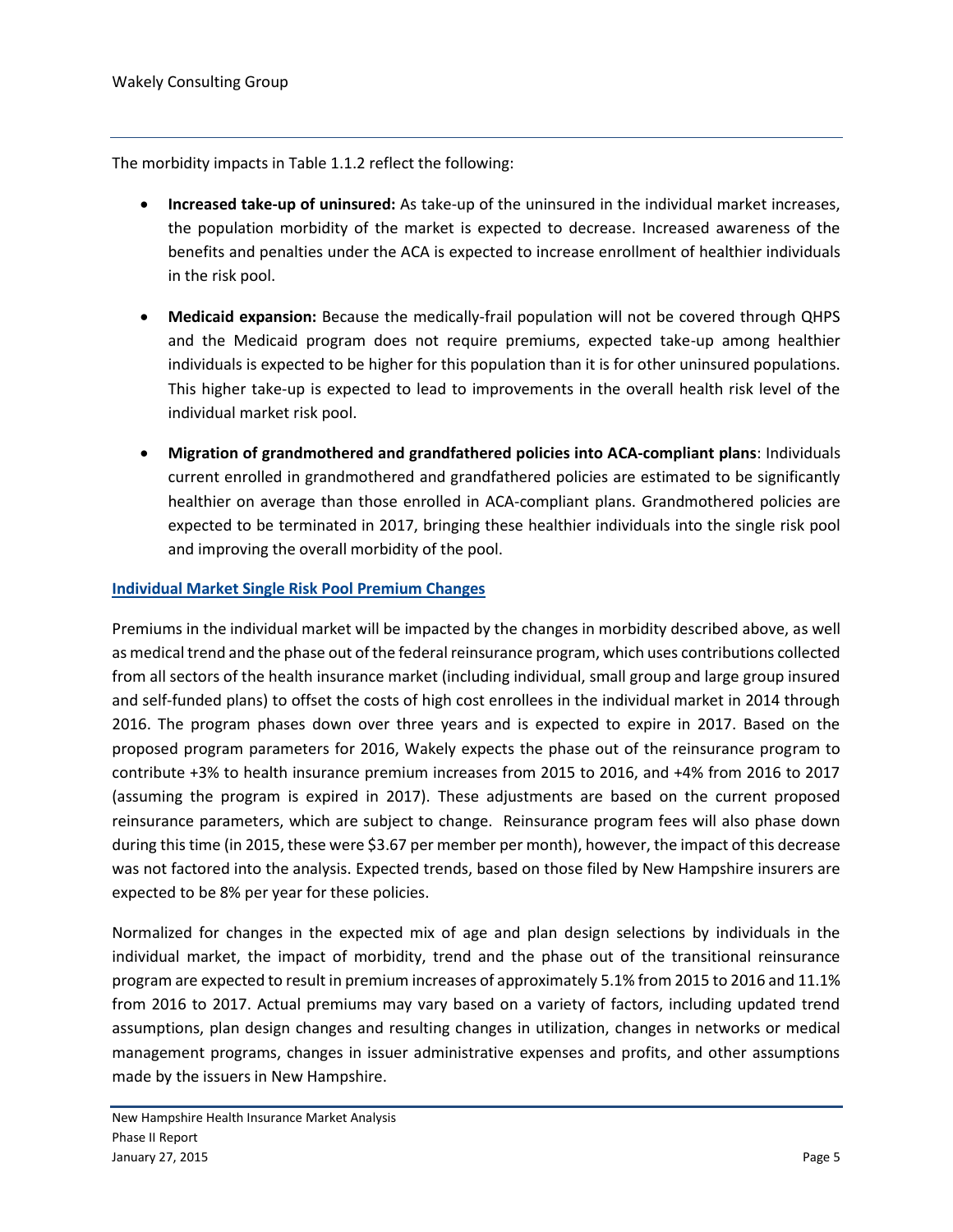#### <span id="page-7-0"></span>**1.2 Small Group Market Results**

#### **Small Group Market Enrollment**

Figure 1.2.1 shows the projected change in enrollment for the small group market for each year from 2014 through 2017 for the Baseline Scenario defined above.



**Figure 1.2.1 Projected Enrollment in the New Hampshire Small Group Market Through 2017**

#### \*Includes groups of 51 – 100 employees starting in 2016

Under the baseline scenario, enrollment in the small group market is expected to change from 2014 through 2017 as a result of the following changes:

- Groups of one moving from the small group to individual market. Prior to ACA, New Hampshire included groups of one in its small group market, giving the individuals access to guaranteed issue policies that were not available in the individual market. Under the ACA, groups of one are no longer eligible for small group coverage (unless they are in grandmothered or grandfathered policies), thus for groups of one wanting ACA compliant coverage, they must enroll in the individual market.
- Small groups no longer offering coverage. Wakely's model assumes a two percent annual deterioration in small group enrollment since the ACA creates a guaranteed available individual market with the availability of subsidies for low to middle income individuals.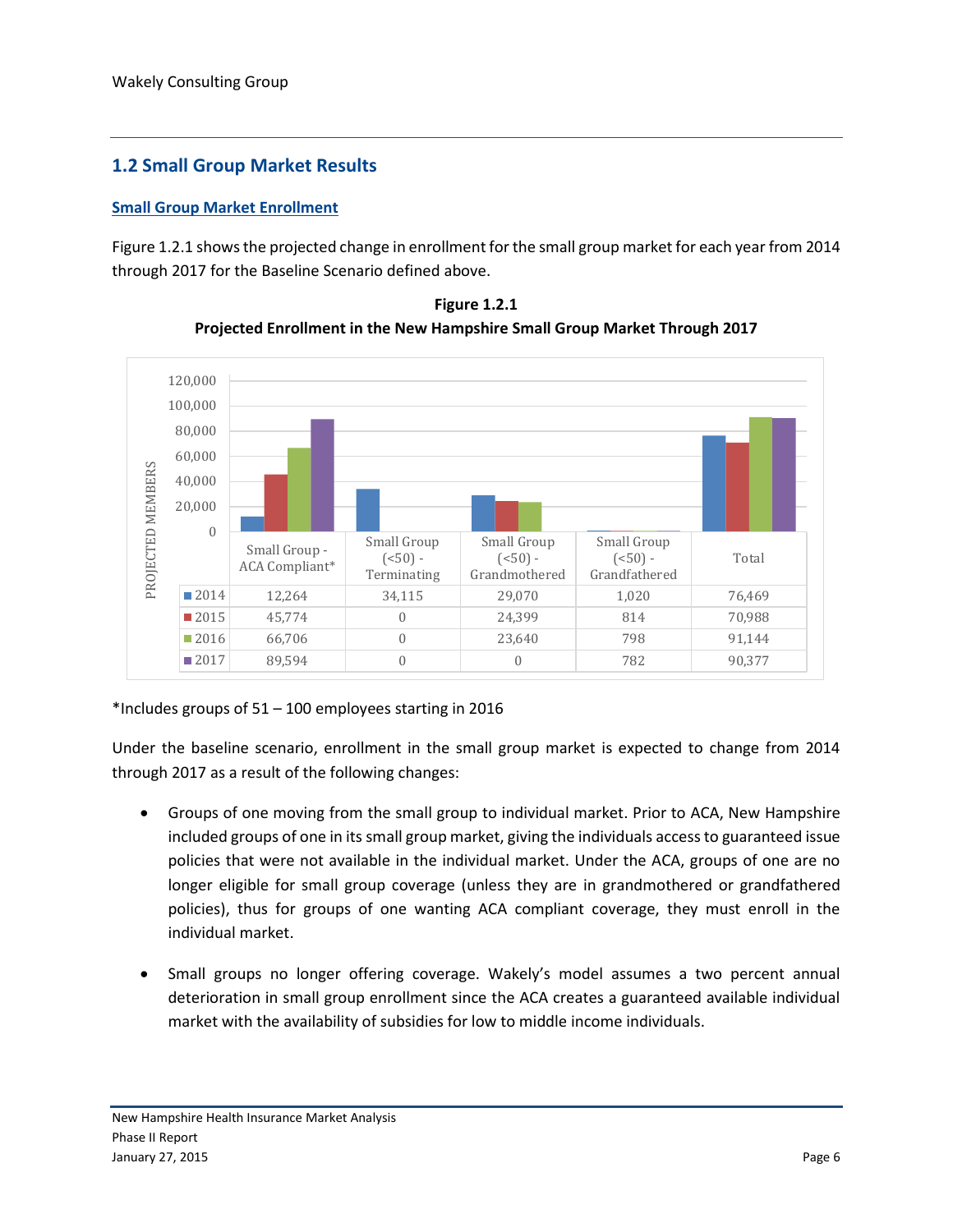- In addition to the two percent deterioration described above, the analysis also projects that some small employers offering grandmothered policies will drop out of the market if their premiums increase substantially once they are required to move into an ACA compliant plan. Such a situation may arise for unhealthier and/or older groups that initially continued in grandmothered policies but will get better rates in an ACA plan due to changes in rating restrictions.
- The biggest impact on the small group market will be the inclusion of groups of 51 to 100 employees beginning in 2016. Though some groups of this size may opt to self-fund rather than move into ACA compliant plans, most of these groups (which will be subject to penalty for not offering coverage beginning in 2016) are assumed to move into ACA compliant plans. Though states have the option to allow issuers to continue (or grandmother) policies for groups with 51 to 100 employees until October 2016, the impact of this option is not included in the scope of this report.

Please see the Small Group section of the report for additional details on the migration of populations into and out of the small group market risk pool.

#### **Small Group Market Single Risk Pool Morbidity**

Though there will be changes in the population of the small group market population over the next few years, for the most part these are not expected to have a significant impact on the morbidity of the single risk pool in 2016 and 2017. Prior to the implementation of the 2014 ACA market reforms groups of one had significantly higher morbidity compared to the small group market. Wakely assumes that the impact of the migration of this population out of the small group market and into the individual market has already been incorporated into the 2015 rates that are used as the starting point for the analysis. Additionally, Wakely's analysis assumes that the small groups dropping out of the market are dropping for reasons unrelated to morbidity, and thus do not impact the morbidity of the risk pool.

The population changes that are expected to impact the morbidity of the small group single risk pool are the take-up of coverage by uninsured and the expansion of the small group market to include groups of 51 – 100 employees. The impact of these changes on the morbidity of the small group market risk pool is summarized in Table 1.2.2.

| Projected Impact on Morbidity in the New Hampshire Small Group Market Single Risk Pool |                                    |                                    |  |  |
|----------------------------------------------------------------------------------------|------------------------------------|------------------------------------|--|--|
| <b>Product Type</b>                                                                    | <b>Impact from 2015</b><br>to 2016 | <b>Impact from 2016</b><br>to 2017 |  |  |
| Migration of individuals from GF / GM to ACA compliant policies                        | $0.0\%$                            | $-0.4%$                            |  |  |
| Increased take-up among uninsured                                                      | $-0.7%$                            | $-0.2%$                            |  |  |
| Inclusion of 51-100 groups in single risk pool                                         | $+2.6%$                            | N/A                                |  |  |
| <b>Cumulative Impact</b>                                                               | $+1.9%$                            | $-0.6%$                            |  |  |

**Table 1.2.2**

New Hampshire Health Insurance Market Analysis Phase II Report January 27, 2015 Page 7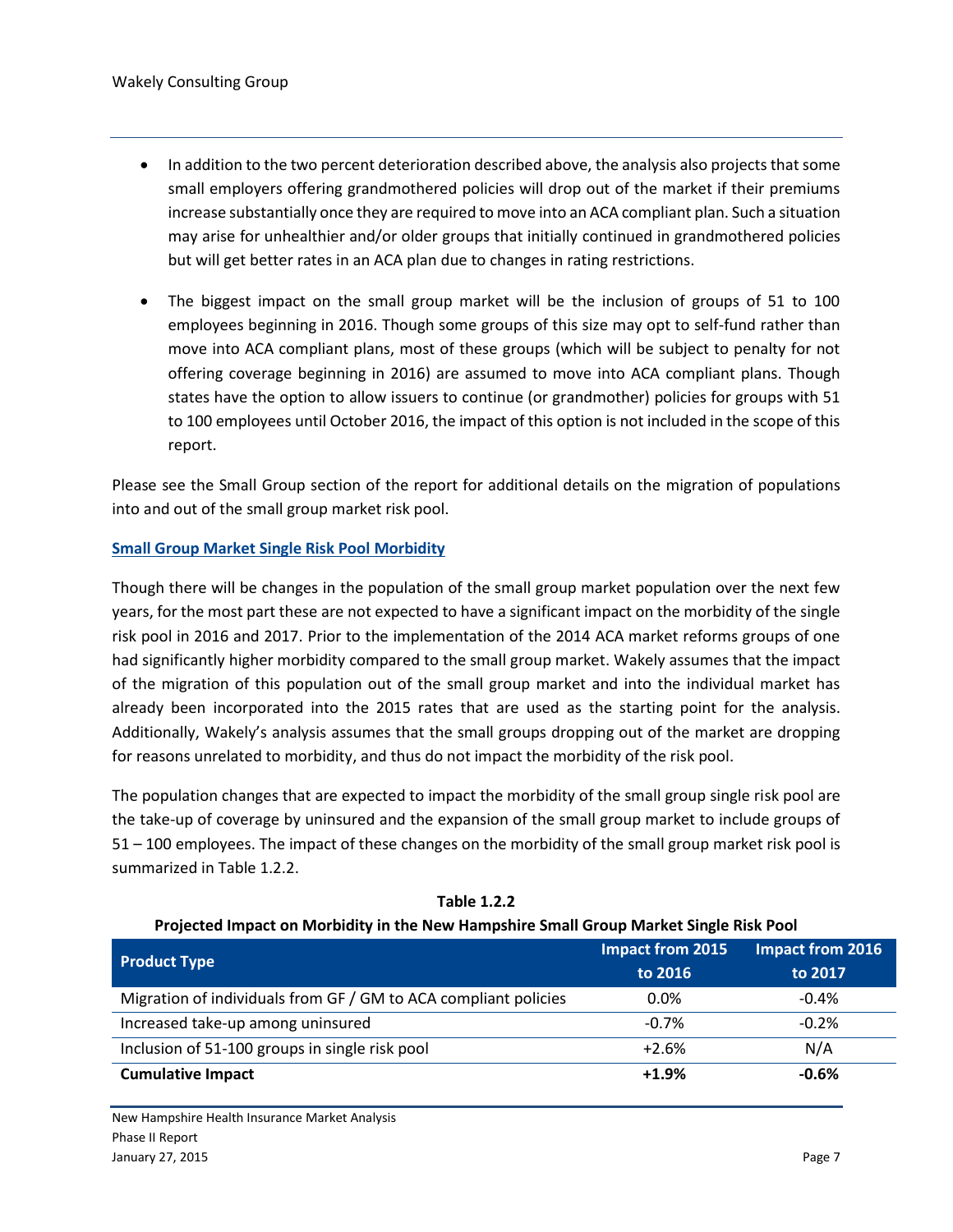Based on a separate Wakely analysis, it was determined that as the groups in grandfathered and grandmothered plans move into the single risk pool, they will slightly improve the overall health risk level of the single risk pool.

Additionally, as more uninsured take-up insurance as a result of the increase in the penalty for not having insurance, healthier individuals are expected to join the risk pool, slightly improving the morbidity of the risk pool.

Expansion of the small group market to groups with  $51 - 100$  employees is expected to have a negative impact on the small group single risk pool. Based on Wakely's review of an analysis performed by NHID on the risk pool of its various markets, Wakely is assuming similar morbidity levels for groups of  $2 - 50$ and groups of  $51 - 100$  enrolled in insured policies. As such, if all groups of  $51 - 100$  employers were to migrate into small group policies, no impact to the small group market morbidity is assumed. Several groups of 51-100 are expected to receive large rate increases as they join the single risk pool due to small group rating restrictions such as age, health status, and group size in the ACA market. We believe it will incentivize some of these groups that are younger and healthier to self-fund. As these groups leave the fully insured market, the remaining groups will on average have worse health risk levels than the 2 – 50 groups, thus the single risk pool morbidity is expected to worsen with the expansion to 51-100 groups.

#### **Small Group Market Single Risk Pool Premium Changes**

Premiums in the small group market will be impacted by the changes in morbidity described above, as well as medical trend (the federal reinsurance program does not apply to the small group market). Expected trends, based on those filed by New Hampshire insurers, are expected to be 7.5% per year for these policies.

Normalized for changes in the expected mix of age and plan design selections by individuals in the small group market, the impact of morbidity and trend are expected to result in premium increases of approximately 9.4% from 2015 to 2016 and 6.9% from 2016 to 2017. Actual premiums may vary based on a variety of factors, including updated trend assumptions, plan design changes and resulting changes in utilization, changes in networks or medical management programs, changes in issuer administrative expenses and profits, and other assumptions made by the issuers in New Hampshire.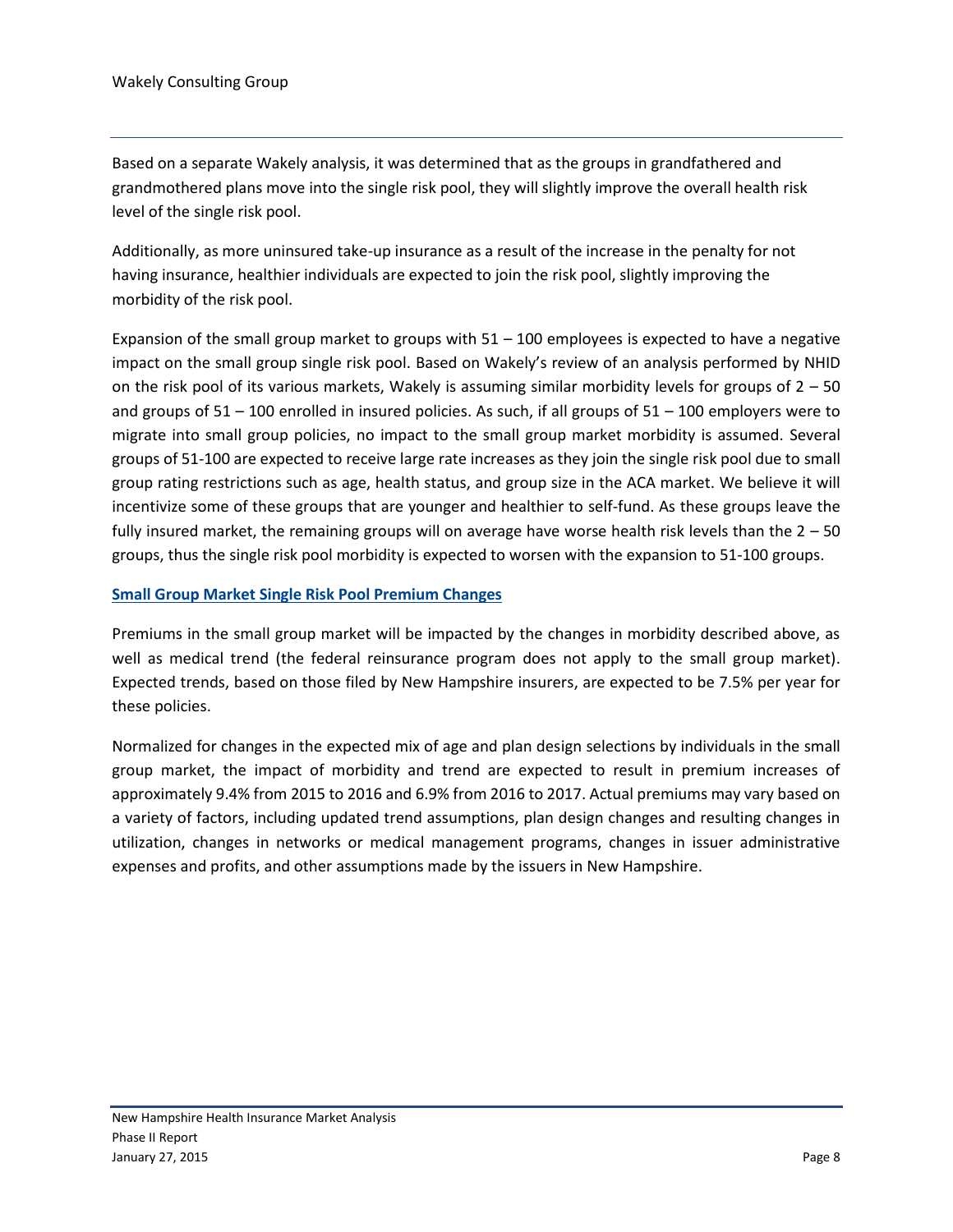#### <span id="page-10-0"></span>**2. METHODOLOGY, ASSUMPTIONS, AND LIMITATIONS OF ANALYSIS**

#### <span id="page-10-1"></span>**2.1 Methodology and Assumptions**

Wakely relied on data collected for the Phase I analysis as the basis for this Phase II analysis report. Please refer to the Phase I report for more information about the data collection process, data quality issues and limitations of that analysis.<sup>3</sup> The analysis in this report does not reflect population growth.

#### **Uninsured Analysis**

We started with data from the 2014 Current Population Survey (CPS) as the basis for the analysis of the impact of uninsured take-up. From the CPS data, we pulled the number of individuals in New Hampshire identified as uninsured and further broke the population down by employment status, income as a percentage of the federal poverty level, self-reported health status, and age. Due to the update to the CPS study design, we were only able to use data from 2013 instead of a multi- year average.

The 2013 CPS data is based on a population before the major ACA reforms went into place and therefore looks different from the population in 2014, which is our starting point in the individual and small group analysis. In order to better reflect the uninsured population in 2014, we adjusted the CPS data by reducing the number of uninsured by approximately 20,000 or 15%. This estimate is from the growth in the number of individuals reported to be covered by any form of insurance in Phase I of this project. The population was also adjusted so that there was a smaller distribution of members in the lower income levels in proportion to the total, due to the increased take-up of individuals eligible for the Medicaid program and subsidized coverage in the Exchange. We also needed to break some of the income groups into smaller divisions in order to model individuals who move into the Medicaid program. For example, the CPS data has a category for the individuals with income between 125% and 150% FPL, but the Medicaid expansion program is generally open to those below 138% FPL. To get these divisions, we assumed the individuals were uniformly distributed among the range. So in the previous example, we assumed about 50% of those with incomes between 125% and 150% FPL had incomes below 138% FPL.

In order to model the newly insured through the Medicaid Expansion program, we needed to determine the number of uninsured adults currently eligible under the traditional Medicaid program. We assumed that there were 5,000 individuals remaining in the 2014 uninsured adult population that were eligible for the traditional Medicaid program but not enrolled. These individuals were assumed to not be eligible for the Medicaid expansion program. We assumed they would have very modest take-up rates in the traditional Medicaid program. Table 2.1.1 shows our assumed take-up rates of the uninsured in the traditional Medicaid program and the Medicaid expansion program.

 $\overline{a}$ 

<sup>&</sup>lt;sup>3</sup> [http://www.nh.gov/insurance/reports/documents/wakely\\_ma\\_rpt\\_pr.pdf](http://www.nh.gov/insurance/reports/documents/wakely_ma_rpt_pr.pdf)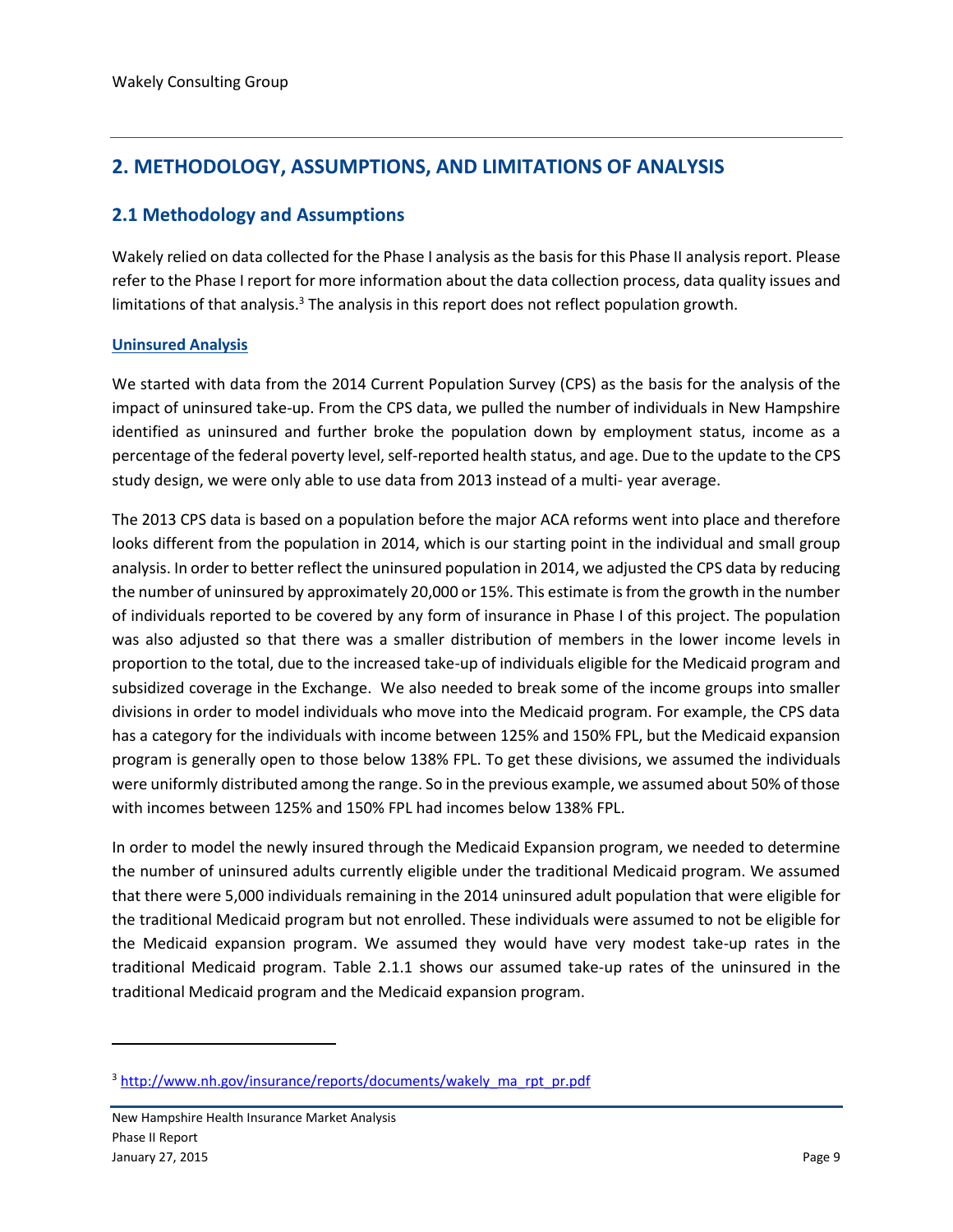|                                                                      | 2015 | 2016 | 2017 |
|----------------------------------------------------------------------|------|------|------|
| Medicaid Non-Expansion Pop. Take-Up of Remaining Uninsured           | 5%   | 2%   | 2%   |
| Medicaid Expansion - Take-Up of Remaining Uninsured by Health Status |      |      |      |
| Excellent                                                            | 40%  | 45%  | 5%   |
| Very Good                                                            | 55%  | 65%  | 5%   |
| Good                                                                 | 70%  | 75%  | 10%  |
| Fair                                                                 | 80%  | 90%  | 10%  |
| Poor                                                                 | 90%  | 95%  | 15%  |
| <b>Weighted Average</b>                                              | 60%  | 62%  | 6%   |

#### **Table 2.1.1 Assumed Medicaid Take-up among Remaining Uninsured**

For the uninsured that are not eligible for Medicaid, we assumed a portion would take-up insurance in the individual and group markets. See Table 2.1.2. The number of take-ups is assumed to increase in 2016 when the full penalty for not having insurance is implemented and then normalizes in 2017. For those who are employed, we assumed 30% had an offer of insurance based on the Health Reform Monitoring Survey conducted by the Urban Institute<sup>4</sup>. We developed the overall take-up rates below so that the change in the number of uninsured was consistent with the SOA report "Cost of the Newly Insured under the Affordable Care Act"<sup>5</sup>. We also assume that those in better health take-up insurance at a lower rate than those in poorer health, and that take-up rates would be higher for Medicaid than for insurance since Medicaid does not require a monthly premium.

| Assumed Take-up in Individual and Small Group Coverage among Remaining Uninsured |      |      |      |  |  |
|----------------------------------------------------------------------------------|------|------|------|--|--|
| Ind/ESI - Take-Up of Remaining Uninsured by Health Status                        | 2015 | 2016 | 2017 |  |  |
| Excellent                                                                        | 5%   | 15%  | 5%   |  |  |
| Very Good                                                                        | 15%  | 30%  | 5%   |  |  |
| Good                                                                             | 40%  | 55%  | 10%  |  |  |
| Fair                                                                             | 65%  | 75%  | 10%  |  |  |
| Poor                                                                             | 80%  | 95%  | 15%  |  |  |
| <b>Weighted Average</b>                                                          | 24%  | 32%  | 6%   |  |  |

#### **Assumed Take-up in Individual and Small Group Coverage among Remaining Uninsured**

 $\overline{\phantom{a}}$ 

<sup>4</sup> Health Reform Monitoring Survey. Urban Institute. [http://hrms.urban.org/briefs/who-are-the-remaining](http://hrms.urban.org/briefs/who-are-the-remaining-uninsured-as-of-june-2014.html)[uninsured-as-of-june-2014.html.](http://hrms.urban.org/briefs/who-are-the-remaining-uninsured-as-of-june-2014.html) Accessed 12-19-2014.

<sup>5</sup> "Cost of the Newly Insured under the Affordable Care Act". Society of Actuaries. [https://www.soa.org/NewlyInsured/.](https://www.soa.org/NewlyInsured/) Accessed 12-19-2014.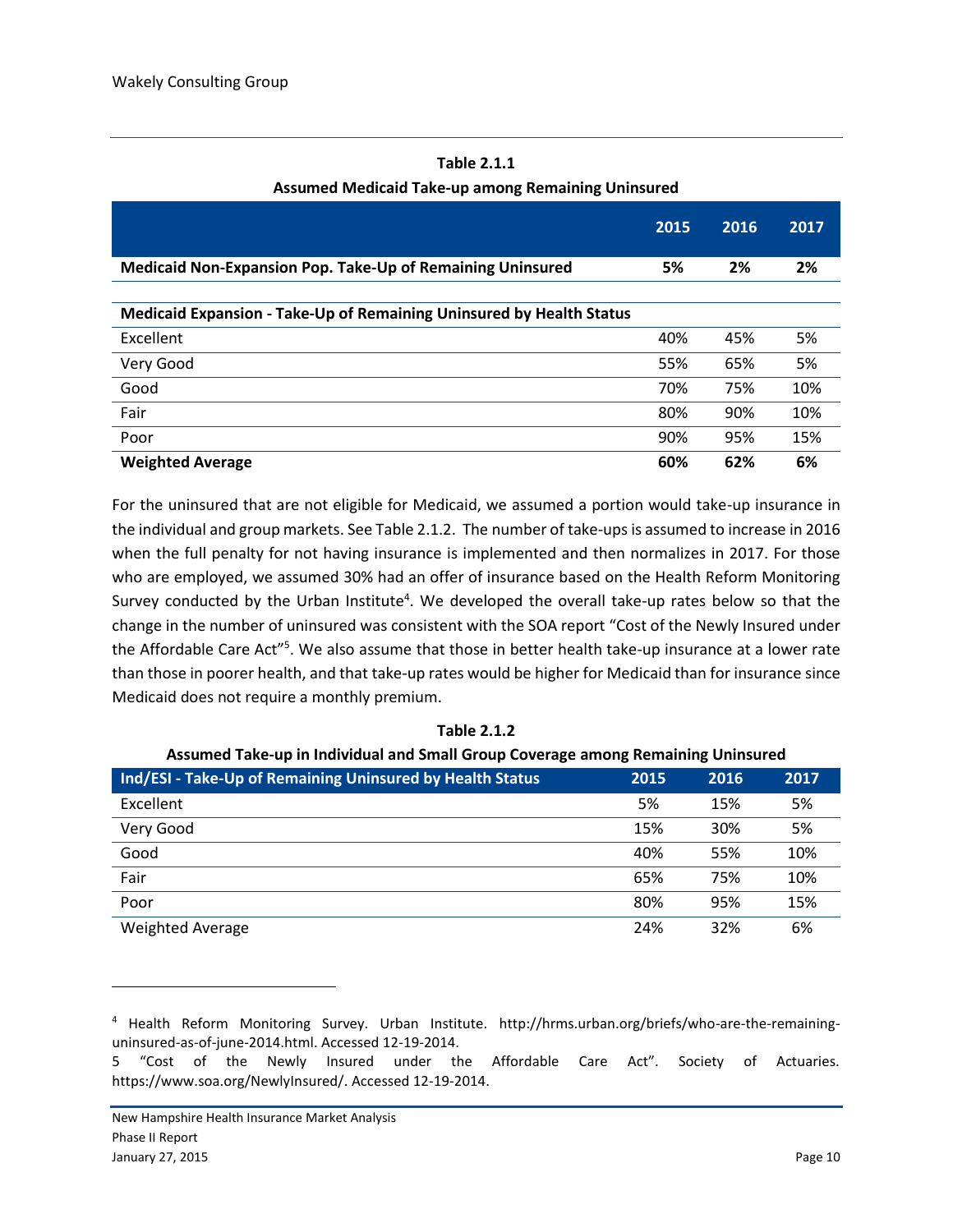#### **Individual Market Analysis**

#### *Data*

For the individual market analysis, we started with the detailed member level data submitted by the carriers as part of Phase I, aggregated at a family-level. The data contained age, 2014 premiums and subsidies, status in 2014 (grandfathered/transitional/ACA/terminating), and cost sharing reduction variation. We also had average rate increases by carrier for the 2014-2015 period from the 2015 rate filings.

#### *Assumptions*

#### Premium Increase and Trend

Table 2.1.3 shows the rate increases and trends included in carriers' 2015 rate filings which were applied to ACA compliant as well as grandmothered and grandfathered policies for purposes of our analysis. We used a trend of 8.0% for ACA compliant policies and 9.5% for non-ACA compliant policies (grandfathered/transitional) for 2016 and 2017. These are based on averages from carriers' 2015 rate filings.

#### **Table 2.1.3 Assumed Premium Increases for 2015 and Annual Premium Trends for 2016 and 2017 (Excluding Impact of Reinsurance Phase Out)**

|                               | Premium Increase 2014-2015 |                 | <b>Annual Trend</b> |
|-------------------------------|----------------------------|-----------------|---------------------|
|                               | <b>Anthem</b>              | <b>Assurant</b> | 2015-2017           |
| <b>ACA Compliant</b>          | 0.3%                       | 15.0%           | 8.0%                |
| Grandfathered & Grandmothered | 7.2%                       | 7.2%            | 9.5%                |

For the ACA compliant policies, we increased the trend by 3.0% in 2015-2016 and 4.0% in 2016-2017 to account for the phase-out of the federal reinsurance program. This was calculated using one of Wakely's models and the plan information in Anthem's filing (Anthem comprised more than 90% of the individual market in 2014).

#### Relative Morbidity

We made morbidity assumptions for the different groups that move in and out of the individual market relative to the single risk pool. These assumptions were used to determine the change in premium due to the change in relative morbidity of the risk pool. Plans already ACA compliant or terminating were set to have a morbidity of 1.00. Grandfathered and transitional policies were assumed to have a morbidity of 0.75 relative to those in ACA compliant policies. This is based on the New Hampshire Individual Market results of the Wakely National Risk Adjustment Reporting (WNRAR) project (a separate Wakely project not funded by the New Hampshire Insurance Department).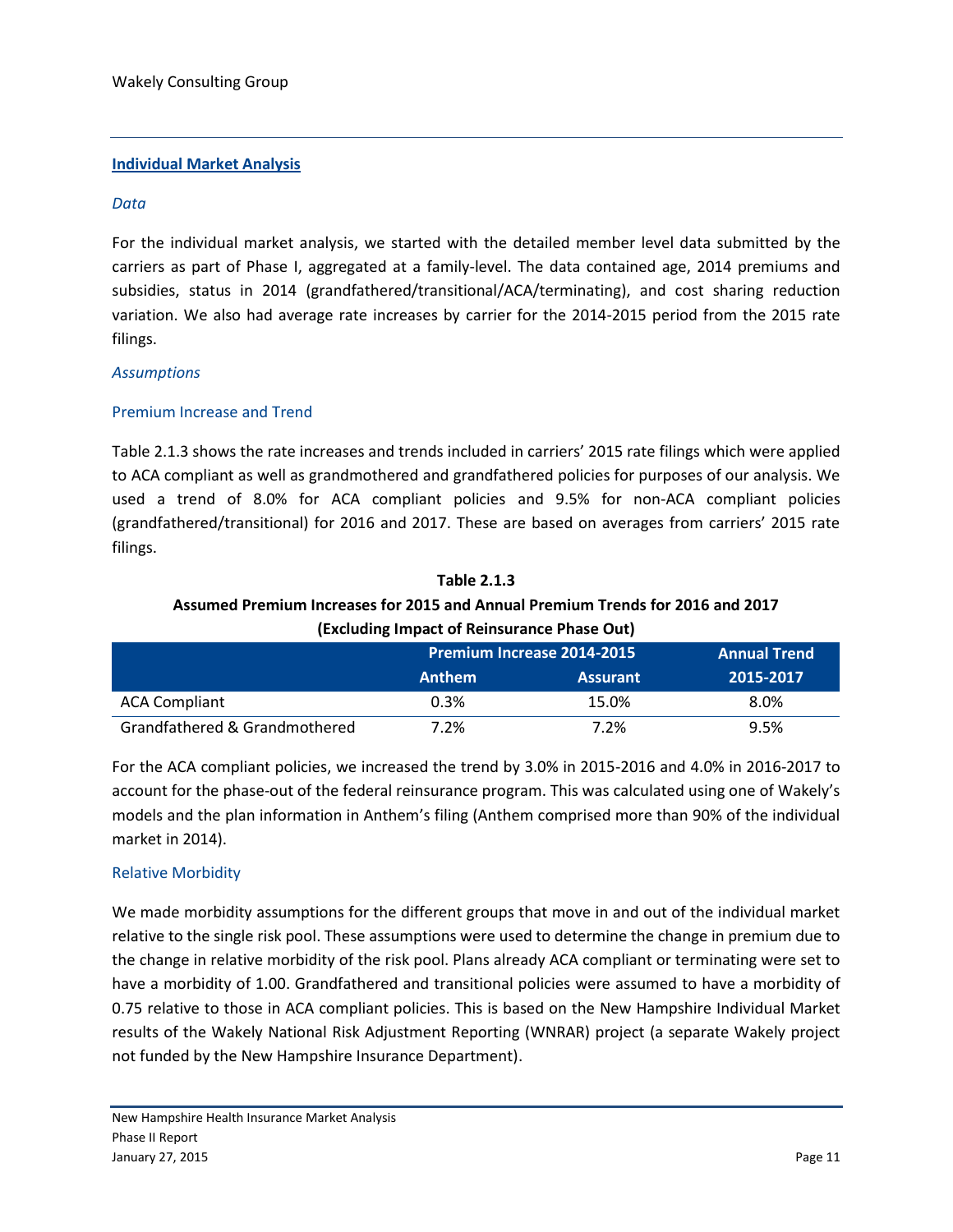The previously uninsured are assumed to have a morbidity factor of 1.34 relative to the 2014 risk pool in 2015, 1.12 in 2016, and 1.09 in 2017. The uninsured were assigned morbidity based on their self-reported health status and then the weighted average was calculated based on the number of individuals in each health status that were assumed to enter the individual market. The morbidity values were determined from an earlier study conducted by Wakely using New Hampshire data.

#### Population Migration

We assumed a portion of those in the individual market would become eligible for Medicaid under the expansion program. Since those with incomes between 100% and 150% FPL are eligible for the 94% CSR plan, we assumed that 72% of those in that plan would become eligible. We also assumed that there were members not enrolled in CSR plans who would be eligible. We assumed that individuals with at least 95% of their premium subsidized were also eligible for the expansion program. This assumption was made so that the number of individuals moving from the individual market in 2014 to the Medicaid expansion was roughly 8,000, based on estimates provided by the New Hampshire Insurance Department.

For all other individual market enrollees, we started by developing a 2015 ACA premium by applying the 2014-2015 rate increases and ACA trends defined in Table 2.1.3 above.

For those individuals who are already in ACA compliant plans, we assumed they stay in their same plan and only apply trends and morbidity changes of the single risk pool to get their change in premium. For those in terminating plans, they move into the average ACA plan in 2015 and stay there for the remainder of the modeled years. For grandfathered and transitional policies, we compare their current plan's premium trended forward to the average ACA premium. If the ACA premium is at least 10% less expensive, we assume they will move into an ACA compliant plan. This accounts for some "stickiness" as members cannot move back into their non-ACA compliant plan once they leave. Otherwise, they will maintain their same plan. Since transitional plans will not be allowed in 2017, any remaining transitional plans are forced into ACA plans in 2017. Grandfathered plans are assumed to continue.

#### **Small Group Market Analysis**

#### *Data*

We aggregated individual-level data, collected as part of Phase I of Wakely's engagement with NHID, for groups with up to 100 employees from Anthem, Aetna, Cigna, Harvard Pilgrim, and MVP. These insurers collectively accounted for nearly all of the groups with up to 100 employees in New Hampshire. The data contained 2014 premiums, ACA status in 2014 of grandfathered/transitional/ACA/terminating, group size, enrolled months, and age. We also had average rate increases by carrier for the 2014-2015 period from the 2015 rate filings.

The data had several limitations which required assumptions to produce reasonable results. Most notably, the group size provided in the data was not a reliable indicator of group size.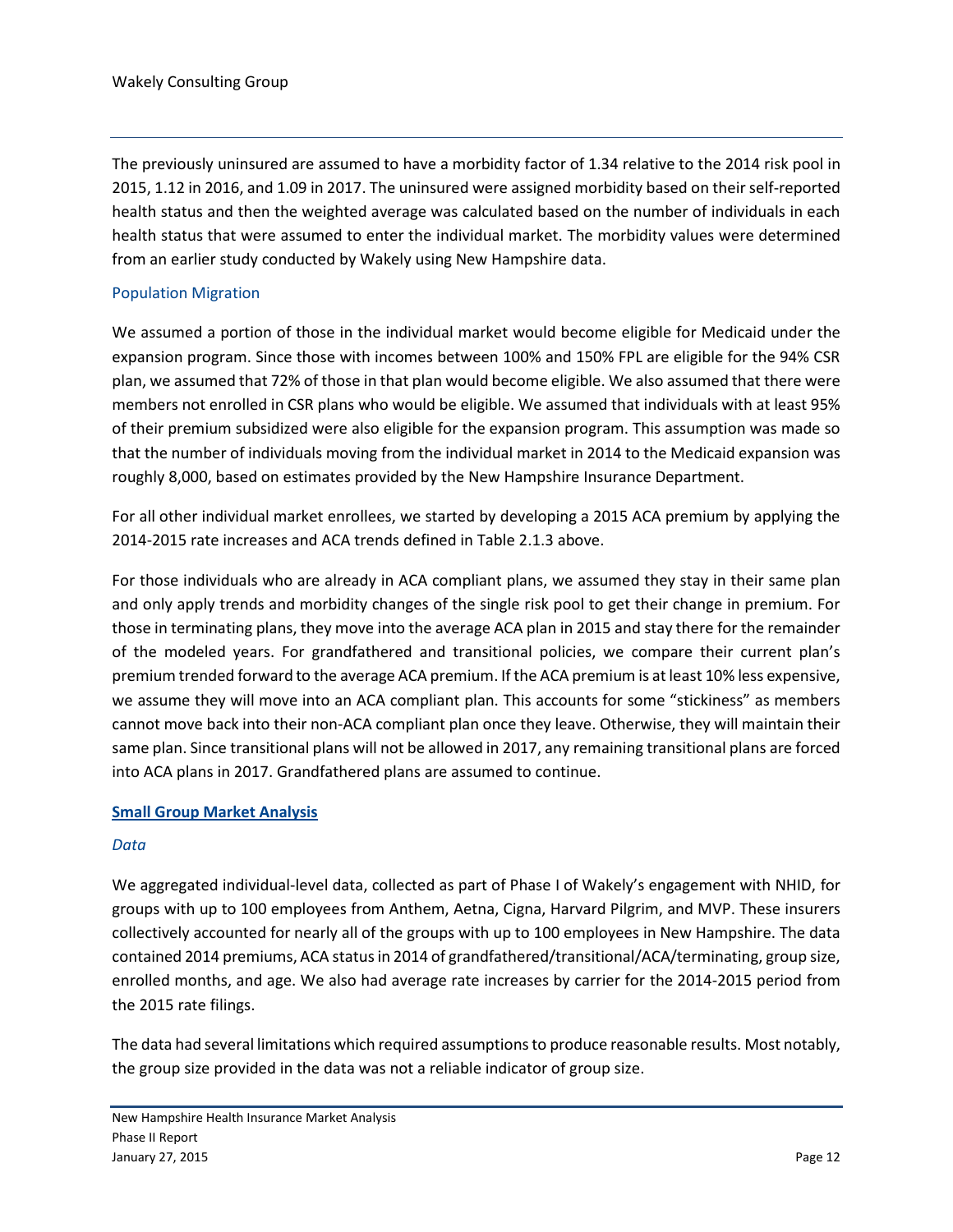- The data reported to Wakely show some groups of size 1 in ACA compliant group plans when ACA forbids groups of 1 to be in the group market.
- The data reported to Wakely show some groups of size  $51 100$  in grandmothered policies, which is not relevant to these size groups in 2014.
- Some individuals did not have a group ID and groups had to be created such that in aggregate their characteristics such as age, income, etc. reconciled to reliable group summaries provided by the carriers as part of the Phase I data collection.
- Where group size was not available, Wakely used the number of covered subscribers as a proxy.
- Some groups of 51-100 had a status of terminating in 2014. Wakely's data request defined 'terminating' to refer to plans that are not ACA-compliant/grandfathered/transitional and hence must terminate. This terminology does not apply to large groups. We assumed that terminating meant that for reasons other than ACA, these plans were no longer being offered.
- **•** Enrollee counts for groups of  $2 50$  and groups of  $51 100$  in this study do not match those from the Phase 1 report. In Phase 1, we used the summarized data which had certain counts by group size. For Phase 2, we needed to use the detailed data provided by the carriers. The counts based on group size reported in the data are different than the summarized data.

To determine what groups in non-ACA plans would pay if they switched over to ACA plans, we used market-average premiums in New Hampshire small group ACA plans for 2014 and 2015, trended to the appropriate year, and adjusted for the average age of the group.

#### *Assumptions*

#### Group Size

We assumed all groups reported with a size of 1 in ACA compliant plans were actually groups of size 2-50 and thus eligible for ACA compliant policies in the small group market.

#### **Trends**

Based on trends reported in carrier rate filings, we used the same trends for ACA and non-ACA policies to calculate 2016 and 2017 premiums. These trends were averaged from carriers' 2015 filings and were approximately 7.5%.

#### Relative Morbidity

We made morbidity assumptions for cohorts that go in and out of a risk pool relative to that risk pool in the prior year.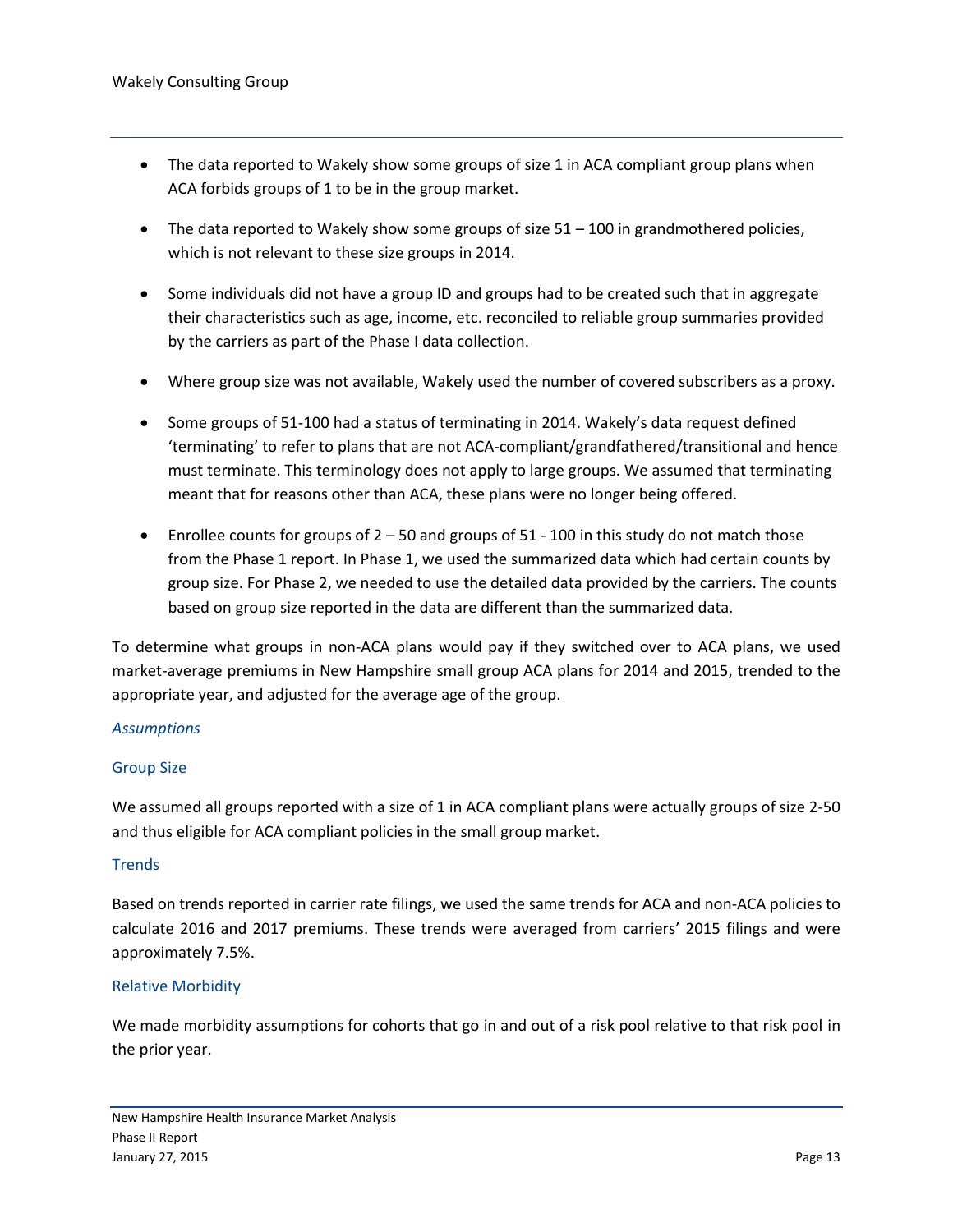- Based on analysis performed as part of another project (WNRAR), Wakely estimated the relative morbidity of groups enrolled in grandfathered and transitional plans to be 0.99 relative to the ACA compliant policies in the small group single risk pool.
- Plans already ACA compliant or terminating in 2014 are set to have a morbidity of 1.0 relative to the small group single risk pool.
- Previously-uninsured members entering 2-50 small group market are estimated to have a morbidity of 1.22 relative to the 2014 risk pool in 2015, 1.03 in 2016, and 1.0 in 2017. The uninsured were assigned morbidity based on their self-reported health status and then the weighted average was calculated based on the number of individuals in each health status that were assumed to enter the small group market. These morbidity values were determined from an earlier study conducted by Wakely using New Hampshire data.
- Groups of 1 leaving the small group market after 2015 were assumed to have the same morbidity as the small group single risk pool average (so their leaving has no impact on the pool's morbidity). Note that though the Gorman report assumed that groups of 1 had a significantly higher morbidity than other small groups in the pre-ACA market, we are assuming that the impact of these groups of 1 on the individual market is already included in the 2015 rates used as a starting point.
- Groups of size 2-50 that drop group coverage were assumed to have the same morbidity as the small group single risk pool based on the expectation that these groups are dropping coverage for reasons unrelated to morbidity.
- Groups of size 51 100 in aggregate (before the impact of self-funding) were assumed to have the same relative morbidity as groups of 2 – 50 based on NHID's Analysis of Population Health Status by Carrier and Market Segments.<sup>6</sup>
- Groups of size 51-100 that leave the market and self-fund are assumed to have a morbidity of 0.62 relative to the small group single risk pool. The table in the Self-Funding section below shows the development of this assumptions.

#### Self-Funding

 $\overline{a}$ 

Based on feedback from NHID, we assumed that only groups of size 51-100 have the option to self-fund (and not groups with under 50 employees). We assumed the percent that self-fund varies by age-adjusted allowed PMPM from 2013 data. The following table shows what % of groups is assumed to self-fund by

<sup>&</sup>lt;sup>6</sup> [http://www.nh.gov/insurance/reports/documents/nhid\\_anal\\_pop\\_hs\\_carrmkt.pdf](http://www.nh.gov/insurance/reports/documents/nhid_anal_pop_hs_carrmkt.pdf)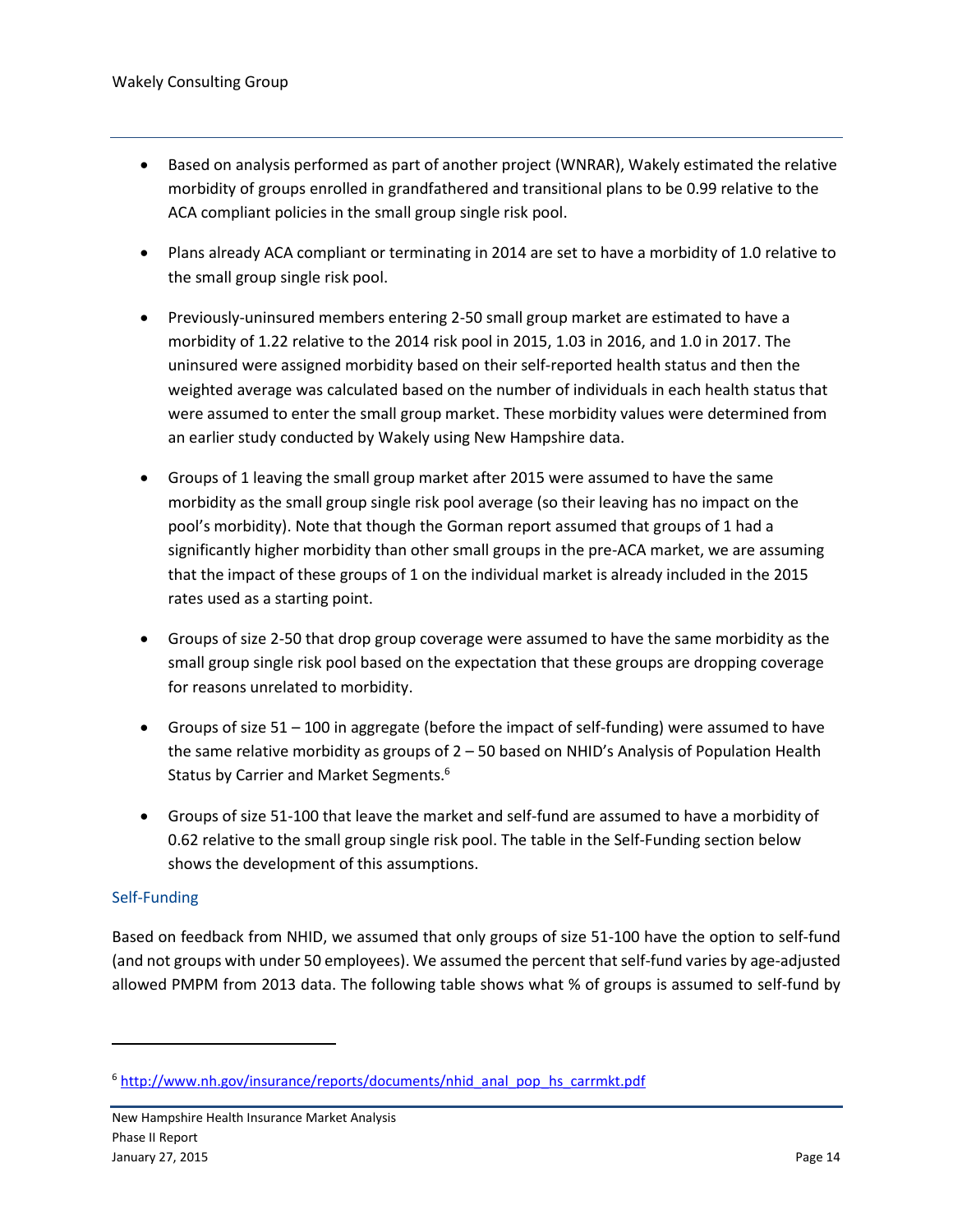cost quintile and their morbidity relative to the single risk pool. The morbidity at each quintile was developed by taking a ratio of allowed PMPM (normalized for age) for groups in each quintile and the average PMPM (normalized for age) for all groups. Membership is not evenly distributed across each quintile because the group sizes in each quintile varied significantly.

| ophielit of Average Morbigity or Groups or 31 – 100 Employees Opting to Sen-Fund |                            |                             |                                                                     |                                  |
|----------------------------------------------------------------------------------|----------------------------|-----------------------------|---------------------------------------------------------------------|----------------------------------|
| <b>Quintile</b>                                                                  | <b>Number</b><br>of Groups | All members -<br>% of total | <b>Morbidity</b><br>of Exiting<br><b>Relative to</b><br><b>Pool</b> | <b>Percent that</b><br>self-fund |
| 1 - Lowest 20%                                                                   | 137                        | 11%                         | 0.19                                                                | 50%                              |
| 2 - Lower 20%                                                                    | 137                        | 16%                         | 0.55                                                                | 20%                              |
| 3 - Middle 20%                                                                   | 136                        | 27%                         | 0.78                                                                | 10%                              |
| 4 - Higher 20%                                                                   | 137                        | 26%                         | 1.04                                                                | 0%                               |
| 5 - Highest 20%                                                                  | 137                        | 20%                         | 1.67                                                                | 0%                               |
| <b>Total</b>                                                                     | 684                        | 100%                        | 0.43                                                                | 11%                              |

**Table 2.1.4 Development of Average Morbidity of Groups of 51 – 100 Employees Opting to Self-Fund in 2016**

Please note that the 0.43 average morbidity is the average morbidity of only those that self-fund relative to the small group single risk pool. The relative morbidity does not composite to 1.0 (but is close) using member weights because they should be composited using member months (not shown here).

#### Group Market Deterioration

Consistent with a national trend of employers in the small group market slowly exiting the markets and dropping coverage, we assumed that 2% of 2-50 sized groups will drop coverage annually. We assumed that these groups exit based on affordability of coverage which is unrelated to health status, thus we assumed that these exits would not impact the morbidity of the small group single risk pool.

#### Rate Shock

Some small groups sized 2-50 will experience a rate shock as they are forced out of grandfathered or transitional policies and into ACA compliant plans. We assumed that 65% of employers getting a rate shock of 20% or more drop coverage. Rate shock was estimated by comparing the 2014 non-ACA compliant premiums trended forward to the average premium for ACA compliant policies, adjusted for the age of the covered employees of the group.

#### Individual Take-up amongst Dropped Groups

We assumed 85% of the members whose employers stop offering coverage because of rate shock or general small group market deterioration purchase coverage in the individual market and that their relative morbidity is equal to that of the single risk pool in the individual market.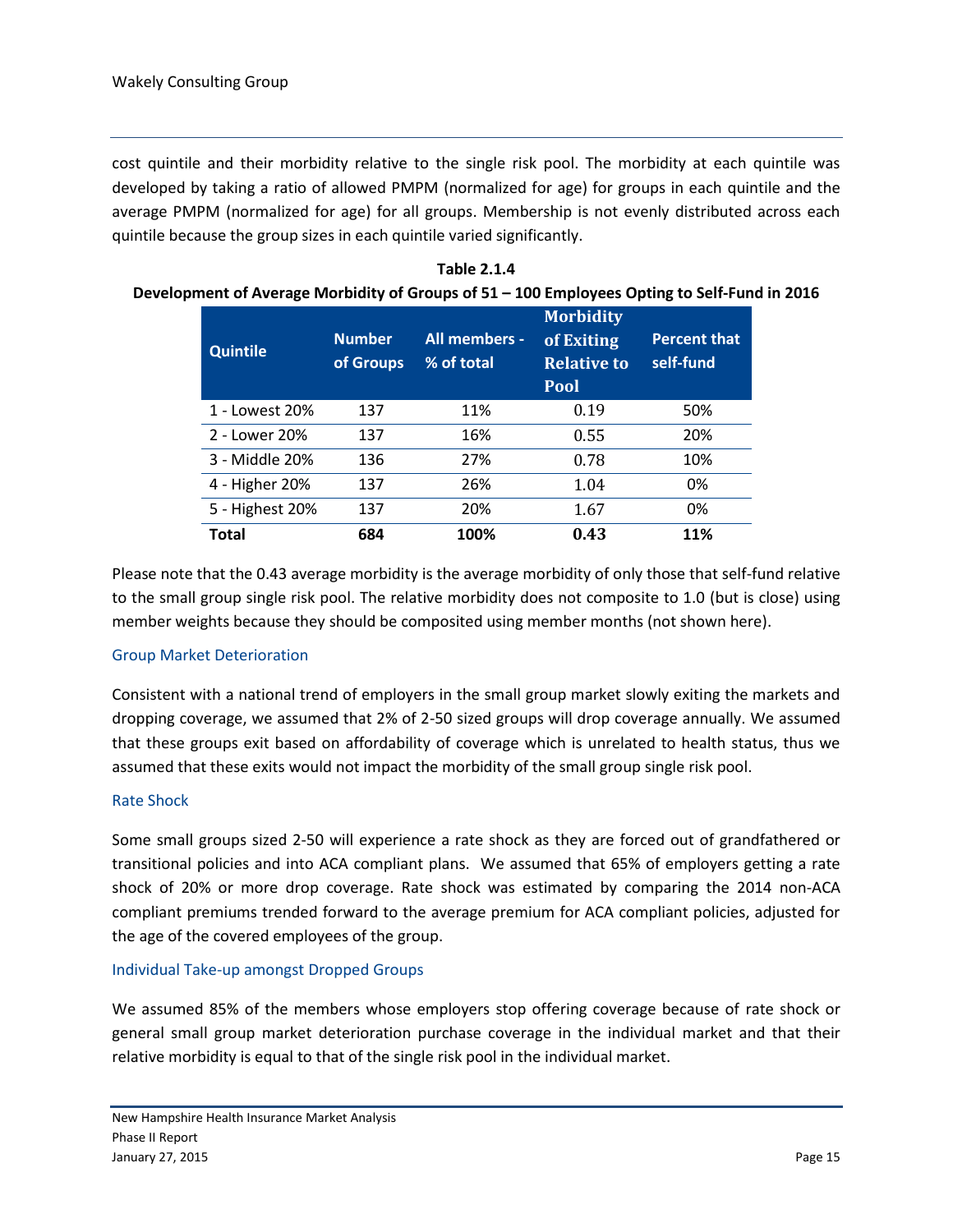#### *Methodology*

Our starting point was group level information on 2014 starting status (ACA, grandfathered, transitional, and terminating), age, enrolled months, premiums, and group size.

We developed 2015 ACA premiums by applying 2014-2015 rate increases and ACA trends to 2014 ACA premiums. Future ACA premiums were calculated by trending 2015 premiums for ACA compliant plans and trending, age-adjusting, and morbidity-adjusting the 2015 market-average on- and off-exchange ACA premiums.

We divided the small group population into three segments (groups of 1, groups of size 2-50, and groups of 51-100) since different rules apply to each that govern how the members move. For each segment, we developed and used decision trees to model the various group and market characteristics that determine the ending statuses of these members.

There were approximately 6,400 groups in the data collected for Phase I of Wakely's analysis. Because of the large number of scenarios for each group and the relatively small number of groups, movement of a single group with a large number of members would have caused the results to be artificially sensitive, modeling was performed at the member rather than the group level. For example, when modeling the event that 65% of groups with a rate increase over 20% drop coverage, one must decide which groups will drop and which will stay. When this decision is made at the group level and there are not many groups to move around, the end results become very sensitive to which groups get moved especially if one of the groups is much larger than the other. To get around this artificial sensitivity, we modeled movement at the member level. Going back to the example above, instead of having 65% of the groups drop coverage, we modeled 65% of the members will drop coverage.

When comparing premiums across plans and markets, we adjusted for average age and morbidity. However, we were unable to adjust for average benefit richness due to lack of data. We therefore assumed that when someone migrates from small group to individual or from pre-ACA plan to an ACA plan, they purchase a plan with the average benefit richness in the market one is migrating to.

#### Groups of 1

Members starting in groups of 1 pre-ACA could end up in one of four ending statuses: grandfathered, transitional, individual ACA, or small group ACA depending on where they started. Groups of 1 are not allowed to continue in the group market unless they have grandfathered or transitional status. Otherwise, they go into the individual ACA market.

Groups starting in grandfathered plans are likely to stay in grandfathered plans. They may switch to individual ACA plans but since they cannot return to grandfathered plans, the decision will require individual premiums to be significantly lower (after normalizing for age). We used 10% as the threshold.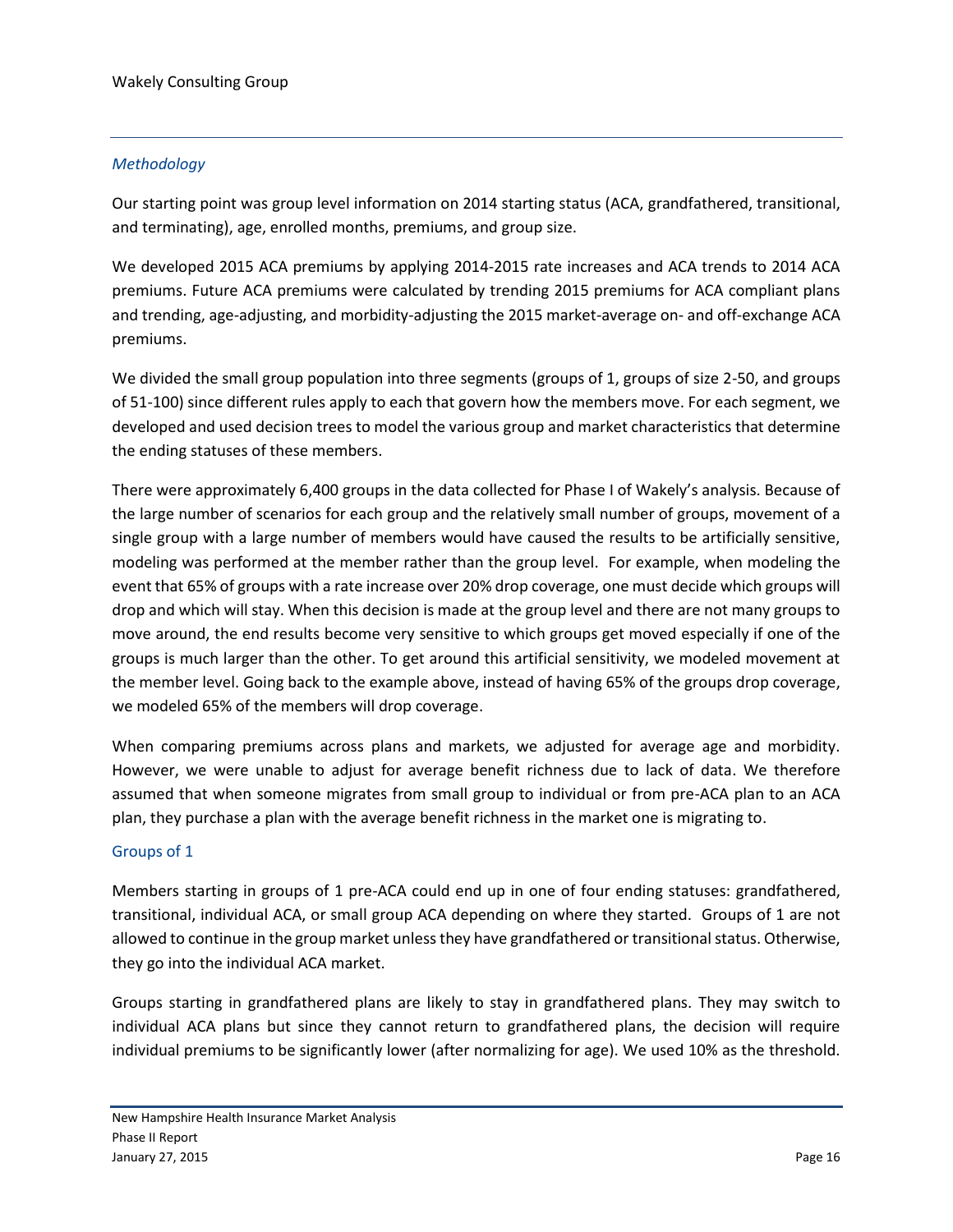That is, if individual ACA premiums are 10% lower than trended grandfathered premiums, the groups will switch to individual ACA plans. Otherwise they stay grandfathered.

Groups starting in grandmothered policies have exactly the same decision tree as grandfathered policies with the exception that grandmothered policies can end in 2016 or 2017 depending on the scenario modeled. When grandmothered policies end, then these groups must move to individual ACA plans if they want to continue coverage. We assumed no such groups drop coverage because they have already indicated preference for coverage and are likely to take–up coverage whether it be in the individual or small group market.

The remaining groups were in terminating plans and were assigned to Individual ACA plans starting in 2015.

Groups of 1 starting out in ACA compliant plans were treated as groups of 2-50. The assumption is that if they are in ACA compliant plans, then they can't be groups of 1.

#### Groups of 2-50 Employees

Groups of 2-50 can end in grandfathered, grandmothered, individual ACA, small group ACA, and dropped (uninsured). The ending status depends on what status they started out in.

Groups starting out in grandfathered and transitional statuses work exactly the same way as for groups of 1 with the exception that instead of ending up in individual ACA, they end up in small group ACA plans when the appropriate criteria are met. 2% of all grandfathered and transitional employers are assumed to drop coverage and 85% of these members are assumed to take up coverage in the individual ACA market while others go uninsured.

Employers in groups of 2-50 that start out in ACA compliant plans or terminating plans in 2014 have to decide whether they stay in ACA compliant plans or stop offering group coverage. 2% are assumed to drop coverage to model the effect of small group market deterioration. The rest will base their decision on their estimated rate increase. For those employers with estimated rate increases exceeding 20%, we assume 65% will drop. Of the members dropped from small group, 85% will purchase individual policies while the rest will end up in the drop bucket meaning they go uninsured or purchase large group coverage through a spouse.

To estimate future premiums for groups that started out in ACA compliant plans in 2014, we trended forward their 2014 premiums. For groups that did not start out in ACA compliant plans, we estimated what their premiums would have been under an ACA compliant plan using market average exchange premiums in 2014 and adjusting them for trend, morbidity, and age.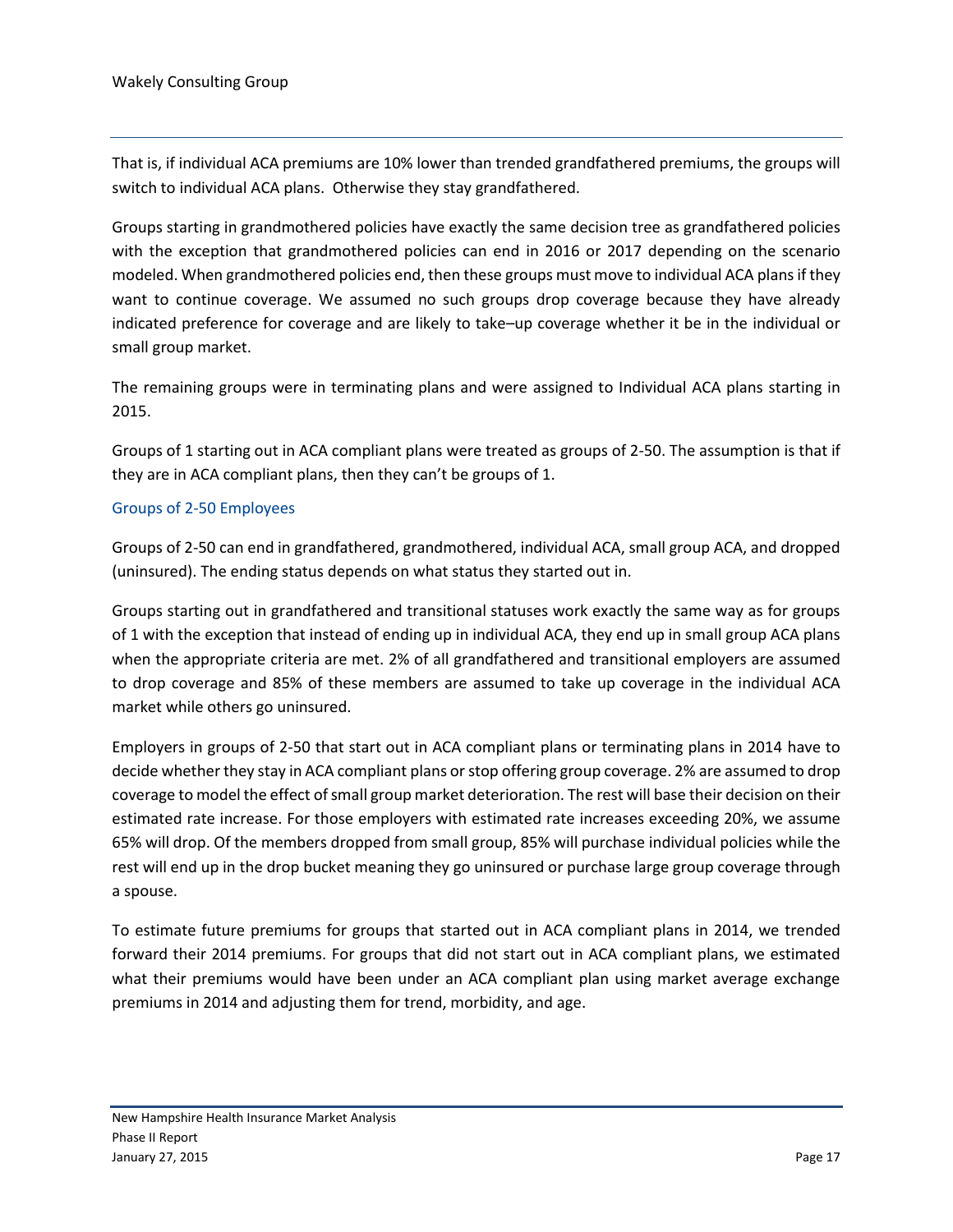#### Groups of 51-100 Employees

The logic for groups of size 51-100 does not apply until 2016, as these groups are considered part of the large group market through 2015.

The grandfathered and transitional logic for groups of 51-100 is identical to groups of 2-50 with the exception of 2% market deterioration which is assumed not to apply to groups of 51-100.

Additionally, these groups are assumed to not drop coverage but instead may choose to self-fund. 89% of the 51-100 groups with a status of terminating migrate to the small group ACA market while the rest selffund. This assumption is the same as what is shown in the self-funding section above.

#### <span id="page-19-0"></span>**2.2 Limitations of Analysis**

This report is intended for use by the New Hampshire Insurance Department (NHID) for estimating the impact of various policy changes on the individual and small group health insurance markets in 2016 and 2017. The model should not be used or relied upon for any other purposes, including rating by health insurance companies. Wakely does not guarantee the results of this analysis. Differences between the estimates provided in this report and actual amounts will depend on the extent to which future experience conforms to the assumptions used in the model. Actual amounts will differ from projected amounts to the extent actual experience deviates from the assumptions utilized in the analysis.

Wakely does not intend to benefit third parties and assumes no duty or liability to other parties who receive this work. The report should only be utilized by qualified individuals with an understanding of the assumptions and limitations. Any results of this analysis should only be shared with complete documentation and with an understanding of the assumptions and limitations of the analysis.

In developing the model, Wakely relied on the following information:

- 2014 health insurance enrollment collected from health insurers, third party administrators, and New Hampshire's Medicaid program.
- Member level 2014 health insurance premiums collected from health insurers
- Uninsured individual/household data from the 2013 Current Population Survey
- 2015 health insurance rate increases from the System for Electronic Rate and Form Filings (SERFF)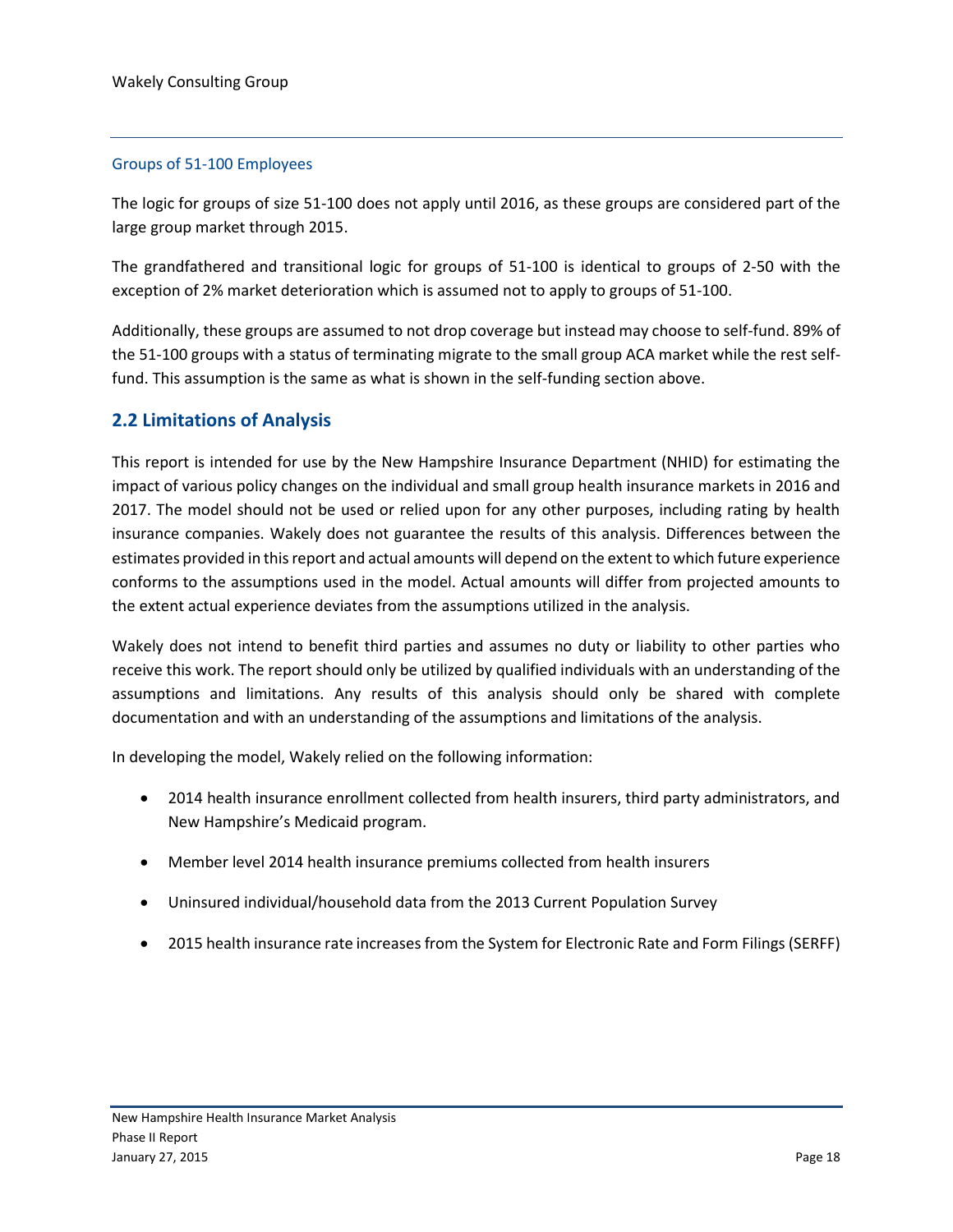- Post-ACA uninsured estimates from the Society of Actuary's Cost of the Newly Insured under the Affordable Care Act. <sup>7</sup>
- Estimates of the number of individuals covered in the individual market in 2014 who were eligible for Medicaid expansion provided by NHID.
- Estimates of the number of individuals projected to enroll in Medicaid expansion provided by NHID.
- Estimates of the impact of phasing out the ACA transitional reinsurance program developed based on Wakely's reinsurance model.

We have not audited or verified these data and other information. If the underlying data or information is inaccurate or incomplete, the results of our analysis may likewise be inaccurate or incomplete.

Users of this report should be aware of the following limitations:

- The analysis relies on many assumptions including employer and individual decisions related to health insurance take-up and plan selection and health insurance trends. Any difference in actual experience will create differences between projected and actual results.
- The analysis utilized a simplified methodology for estimating premiums for 2016 and 2017 and actual premiums may differ based on the approaches employed by New Hampshire's insurers.
- The analysis assumes that individuals eligible for Medicaid expansion but enrolled in group plans stay in their group plan. It is Wakely's understanding that many of these individuals may be eligible for Medicaid premium assistance, in which case, the individuals would remain in their current risk pool and not impact premiums in other risk pools.
- As noted above, the analysis relies on enrollment data collected as part of the Phase I analysis. This data does not capture all New Hampshire residents. Excluded populations include individuals and employer groups covered by insurers with small market share (fewer than 500 covered lives) and New Hampshire residents covered under policies that are not originated in New Hampshire. In Wakely's review of the data compared to other available sources, some differences were identified but could not be resolved.

 $\overline{a}$ 

<sup>7</sup> https://www.soa.org/NewlyInsured/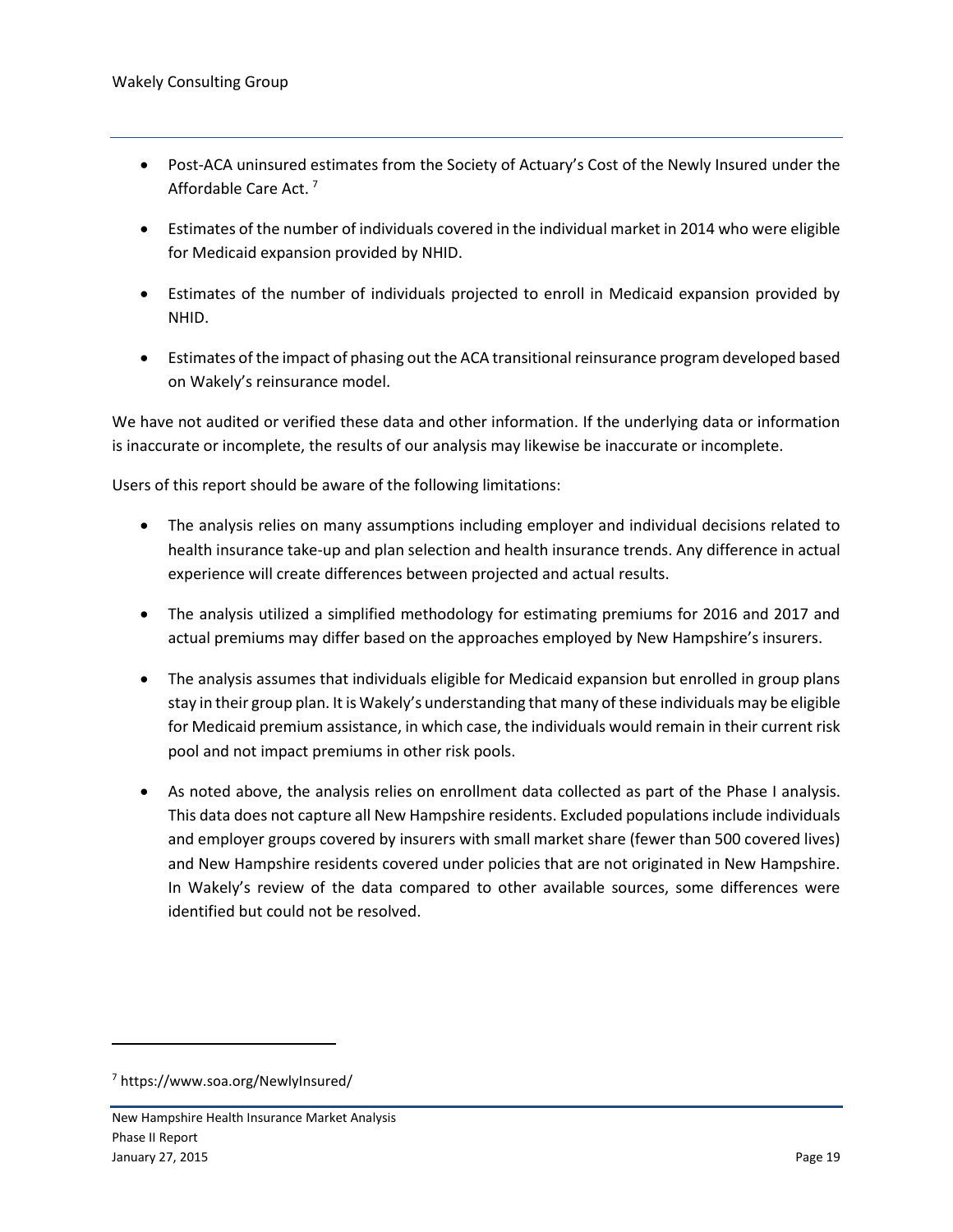All market changes are assumed to occur as of January 1st of the year being projected. For example, elimination of grandmothered policies in 2017 is modeled such that grandmothered plans are all terminated as of January 1, 2017.

#### <span id="page-21-0"></span>**3. ENROLLMENT PROJECTIONS BY PROGRAM AREA**

In order to model the impacts of the expected changes to the individual and small group markets, Wakely had to make various assumptions about the uninsured and Medicaid populations as described above. Table 3.1.1 shows the expected changes for each of the insurance markets and coverage areas that were included in the analysis. Note that due to limitations in the data collected as part of the Phase I analysis, the totals in Table 3.1.1 are not reflective of the entire New Hampshire population under age 65 and excludes groups not covered by the carriers included in Wakely's data collection (see Phase I report for more information). It also excludes New Hampshire residents in policies that are not sitused in New Hampshire.

| Projected Emonifient in the New Hampshire Sinah Group Market Through 2017 |          |          |          |         |  |
|---------------------------------------------------------------------------|----------|----------|----------|---------|--|
| <b>Market</b>                                                             | 2014     | 2015     | 2016     | 2017    |  |
| Medicaid - Non-Expansion                                                  | 127,968  | 128,569  | 128,799  | 129,023 |  |
| Medicaid - Expansion                                                      | 0        | 21,643   | 27,205   | 0       |  |
| <b>Medicaid - Expansion Employer Premium Subsidy</b>                      | $\Omega$ | 10,000   | 14,000   | 0       |  |
| Individual - ACA Compliant                                                | 39,204   | 60,783   | 79,722   | 102,431 |  |
| Individual - Terminating                                                  | 6,963    | $\Omega$ | $\Omega$ | 0       |  |
| Individual - Grandmothered                                                | 8,714    | 8,166    | 7,686    | 0       |  |
| Individual - Grandfathered                                                | 5,914    | 4,660    | 3,813    | 3,813   |  |
| Small Group (<50) - ACA Compliant*                                        | 12,264   | 45,774   | 46,983   | 68,180  |  |
| Small Group (<50) - Terminating*                                          | 34,115   | 0        | 0        | 0       |  |
| Small Group (<50) - Grandmothered*                                        | 29,070   | 24,399   | 23,640   | 0       |  |
| Small Group (<50) - Grandfathered*                                        | 1,020    | 814      | 798      | 782     |  |
| Mid-Size Group (51 - 100) - ACA Compliant*                                | $\Omega$ | 0        | 19,722   | 21,415  |  |
| Mid-Size Group (51 - 100) - Terminating*                                  | 21,011   | 20,902   | 0        | 0       |  |
| Mid-Size Group (51 - 100) - Grandmothered*                                | 1,018    | 996      | 988      | 0       |  |
| Mid-Size Group (51 - 100) - Grandfathered*                                | 1,336    | 1,336    | 314      | 314     |  |
| Large Group (101+) and Self-Funded                                        | 370,478  | 364,287  | 365,546  | 376,892 |  |
| Uninsured                                                                 | 121,827  | 88,572   | 61,685   | 78,052  |  |
| Total                                                                     | 780,902  | 780,902  | 780,902  | 780,902 |  |

**Table 3.1.1**

#### **Projected Enrollment in the New Hampshire Small Group Market Through 2017**

\*Excludes self-funded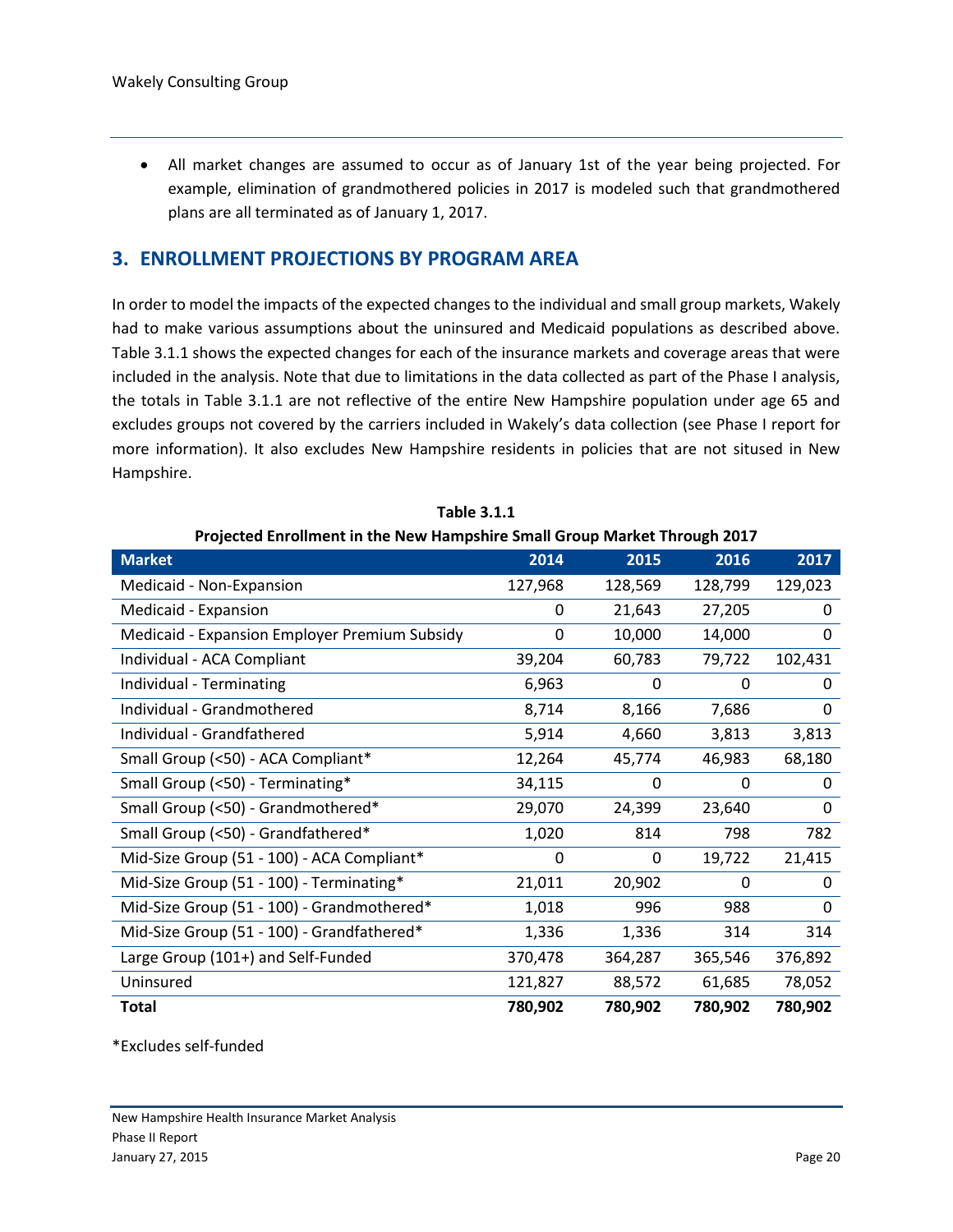The following is a summary of changes reflected in Table 3.1.1. Please see the Methodology, Assumptions and Limitations of Analysis section for additional details.

- **Traditional Medicaid:** Small growth in the traditional (non-expansion) Medicaid population. New Hampshire experienced an increase of 9,431 traditional, non-expansion, Medicaid enrollees as a result of the implementation of the 2014 changes under the ACA. This is known as the "woodwork effect," since this population was eligible for, but not enrolled in Medicaid prior to 2014.
- **Medicaid Expansion:** The Medicaid expansion population is projected to include roughly 32,000 enrollees in 2015 and 41,000 in 2016. Approximately 10,000 of the 2015 enrollees and 14,000 of the 2016 enrollees are expected to have coverage through employer sponsored plans and potentially be eligible for premium assistance through the Medicaid program. These individuals are assumed not to be enrolling in QHPs in 2016, and remain in their current risk pools.
- **Individual Market:** The number of individuals enrolled in plans in the individual market (excluding the Medicaid expansion population) is expected to increase as additional uninsured take-up insurance as a result of the federal premium subsidies available and the increase in penalties for not having insurance. There is also an expectation that small employers (under 50 employees) will continue to drop coverage given the viability of the individual market and the availability of federal subsidies for low wage employees. There will also be a shift as individual market policyholders move from grandfathered and grandmothered policies to ACA-compliant plans.
- **Small Group Market (2 – 50 employees):** Similar to the individual market, the small group market will experience a shift from grandfathered and grandmothered policies to ACA-compliant plans over time. Overall, there is an expectation that some small group employers will drop coverage and these formerly covered employees will find coverage either in the individual market or through a spouse's employer plan.
- **Mid-Size Group Market:** Employer groups with 51 100 employees will become part of the small group, ACA-compliant market beginning in 2016 unless they are in grandfathered plans or choose to self-fund (likely with stop loss coverage). Wakely does not expect many of these groups to drop coverage, assuming the employer mandate will begin to apply to these groups starting in 2016 (based on current law and guidance).
- **Large Group and Self-Funded Groups:** These groups are assumed to not drop coverage. However, some employees in this group are assumed to be eligible for Medicaid expansion, and as noted above, some individuals who lose coverage through their current employer may take-up coverage through a spouse's plan.
- **Uninsured:** The number of uninsured is expected to decrease through 2016 as a result of the expansion of Medicaid, increases in the number of enrollees in traditional, non-Expansion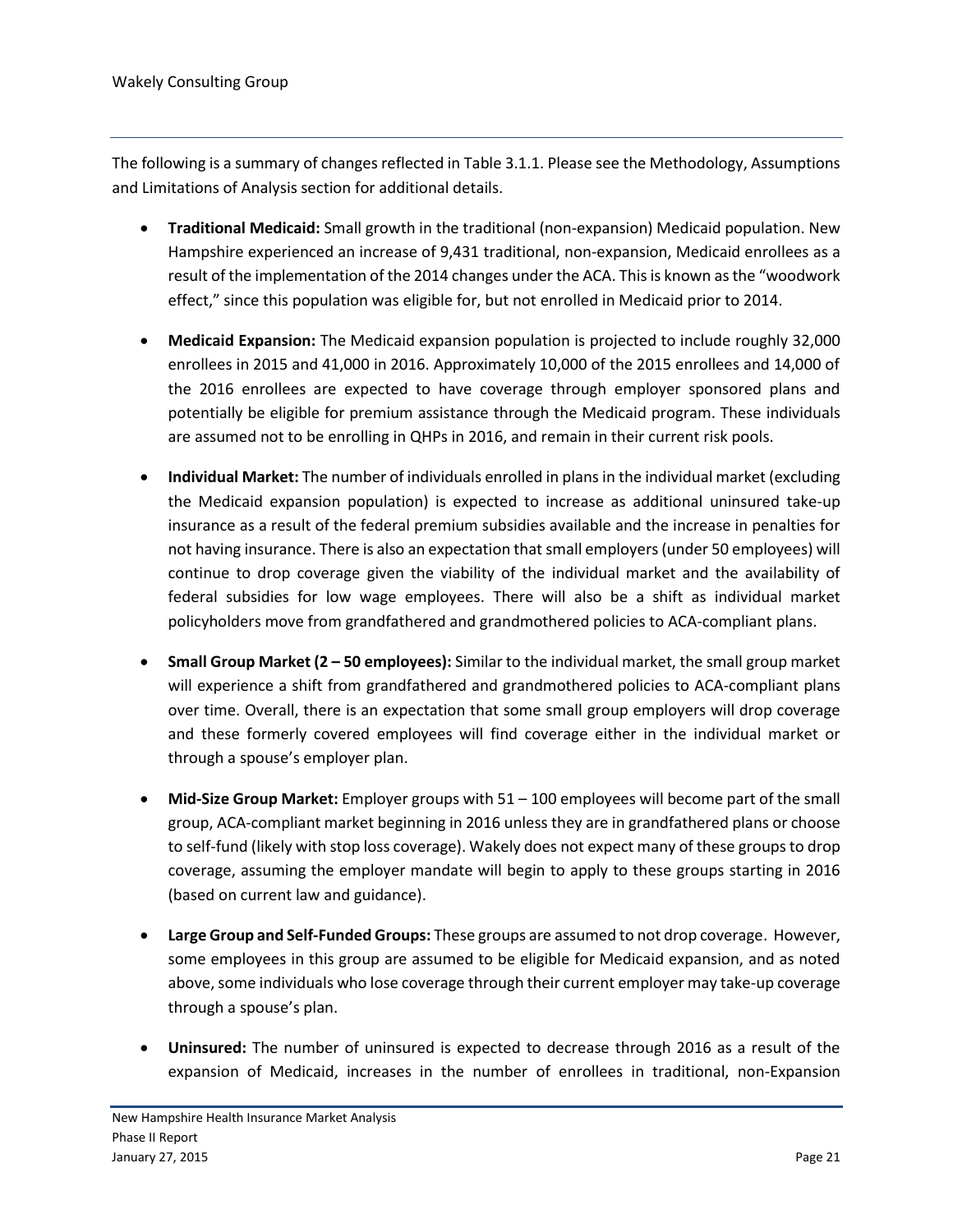Medicaid, and additional take-up in the individual market as awareness of federal subsidies and penalties for not having insurance increases. See the Methodology, Assumptions and Limitations of Analysis section for more information on how changes to the uninsured population were modeled. The projected number of uninsured increases in 2017 as a result of the expected sunsetting of the Medicaid expansion program. If Medicaid expansion does not sunset, the number of uninsured is estimated to be 59,264.

#### <span id="page-23-0"></span>**4. INDIVIDUAL MARKET SINGLE RISK POOL IMPACTS**

The changes anticipated to the markets, including Medicaid expansion and elimination of transitional policies, is expected to have the greatest impact on the individual market. The following outlines the expected impact based on the methodology and assumptions outlined in Section 2 of this report.

#### <span id="page-23-1"></span>**4.1 Population Migration Impacting Single Risk Pool**

Table 4.1.1 outlines the expected changes to the individual market single risk pool based on where each population started in 2014. Enrollment in this market is expected to increase significantly as changes in other parts of the health insurance market occur as described following the table.

|                                          | T TOJCCCCU ENTOINMENT IN THE INCRETION IDITIOSHIP THURWOOD IVIDI KET SINGIC INSK I OOI |        |         |         |  |  |
|------------------------------------------|----------------------------------------------------------------------------------------|--------|---------|---------|--|--|
| <b>Status in 2014</b>                    | 2014                                                                                   | 2015   | 2016    | 2017    |  |  |
| Individual - ACA Compliant               | 39,204                                                                                 | 31,331 | 31,331  | 39,204  |  |  |
| Individual - Terminating                 |                                                                                        | 6,963  | 6,963   | 6,963   |  |  |
| Individual - GF/GM                       |                                                                                        | 1,802  | 3,129   | 10,815  |  |  |
| Medicaid - Expansion                     |                                                                                        | 0      | 24,485  | 0       |  |  |
| <b>Small Group Market</b>                |                                                                                        | 5,212  | 6,420   | 10,715  |  |  |
| Mid-Size Group Market                    |                                                                                        | 0      | 0       | 0       |  |  |
| Uninsured                                |                                                                                        | 15,475 | 31,879  | 34,734  |  |  |
| <b>Total Individual Market Risk Pool</b> | 39,204                                                                                 | 60,783 | 104,207 | 102,431 |  |  |

**Table 4.1.1 Projected Enrollment in the New Hampshire Individual Market Single Risk Pool** 

The following describes the projected enrollment changes for each of the populations included in Table 4.1.1. Unlike Table 1.1.1, Table 4.1.1 includes the Medicaid Expansion population which is expected to be part of the individual market single risk pool in 2016.

 **Individual – ACA Compliant:** Based on the data collected from individual market health insurers, there were approximately 39,200 enrollees in ACA compliant plans in the individual market in April/June 2014. In 2015, roughly 31,000 are expected to remain in the single risk pool, as some will be eligible for Medicaid expansion (which makes them ineligible for subsidies available through the Exchange).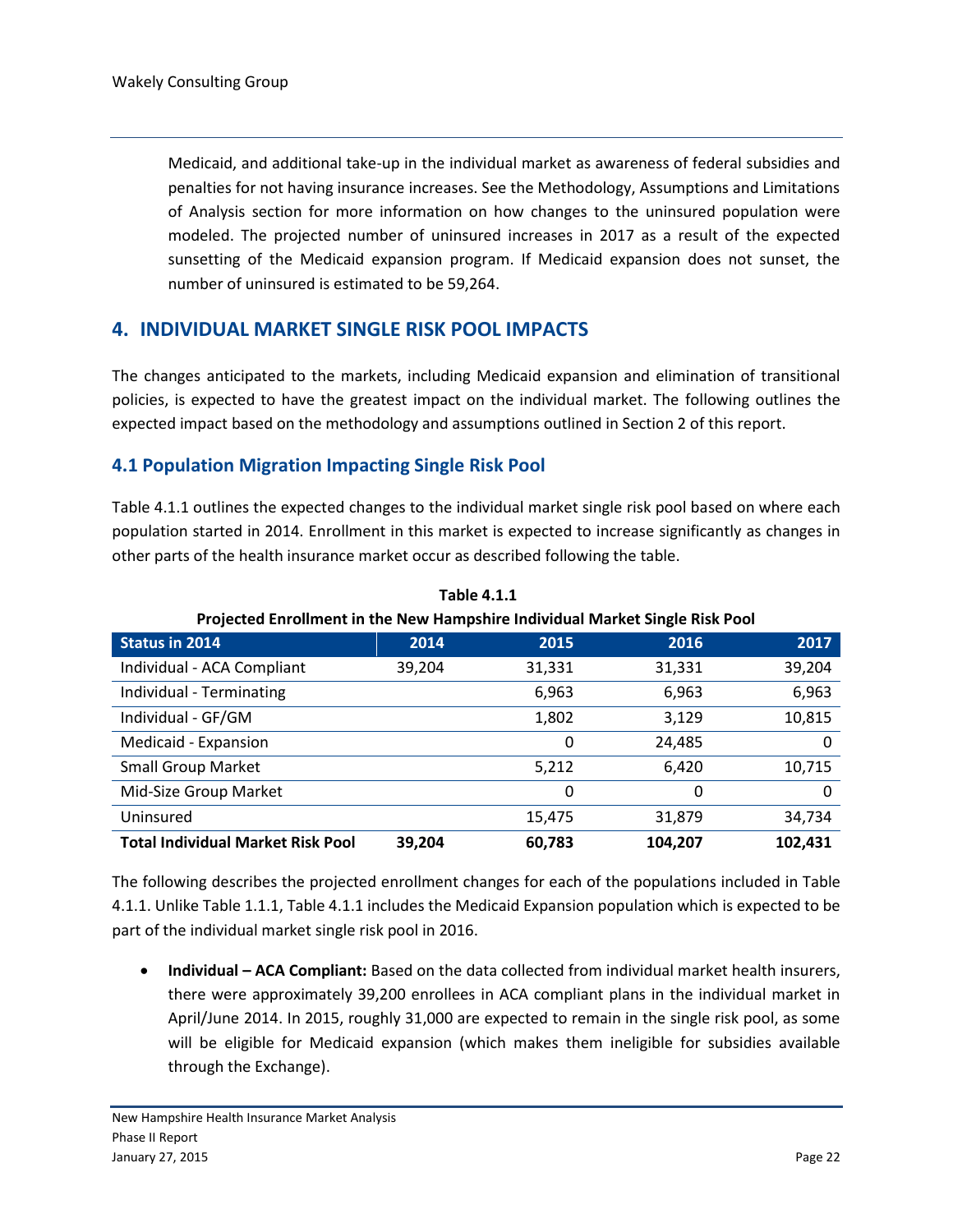- **Individual – Terminating:** Roughly 7,000 individuals were reported in the 2014 enrollment data as being enrolled in 2013 plans that would be terminating in 2014. We are assuming that in 2015, these individuals will enroll in ACA compliant policies.
- **Individual – Grandfathered / Grandmothered:** Of the roughly 14,600 total enrollees reported to be in grandfathered or grandmothered policies in 2014, we expect about 1,800 will migrate into ACA compliant policies in 2015, an additional 1,300 will migrate in 2016 and then another 7,700 will move into ACA compliant policies in 2017 when grandmothered policies are no longer allowed to continue.
- **Medicaid – Expansion:** Our baseline scenario assumes the Medicaid expansion population will receive coverage through QHPs in 2016. Wakely estimates that roughly 24,500 Medicaid expansion enrollees will be included as part of the individual market.
- **Small Group Market:** As small groups are assumed to drop coverage as their rates increase and the individual market becomes more robust, we estimate that many of those enrollees will takeup insurance in the individual market.
- **Uninsured:** As awareness of the provisions of the ACA increase, more of the uninsured population is expected to enroll in coverage through the individual market.

#### <span id="page-24-0"></span>**4.2 Population Morbidity Impact on Single Risk Pool**

The ACA requires that individual policies (other than those that are grandfathered or grandmothered) be rated as part of a single risk pool, with rates for any individual set based only on age, geography and tobacco use. Populations moving in and out of the single risk pool will have an impact on the rates that are charged for the entire pool.

The populations that will have the most significant impact on the single risk pool in 2016 and 2017 are the additional uninsured taking up insurance, the Medicaid expansion population and the grandmothered and grandfathered populations that migrate into ACA compliant plans. The impact of these changes on the morbidity of the individual market risk pool is summarized in Table 4.2.1.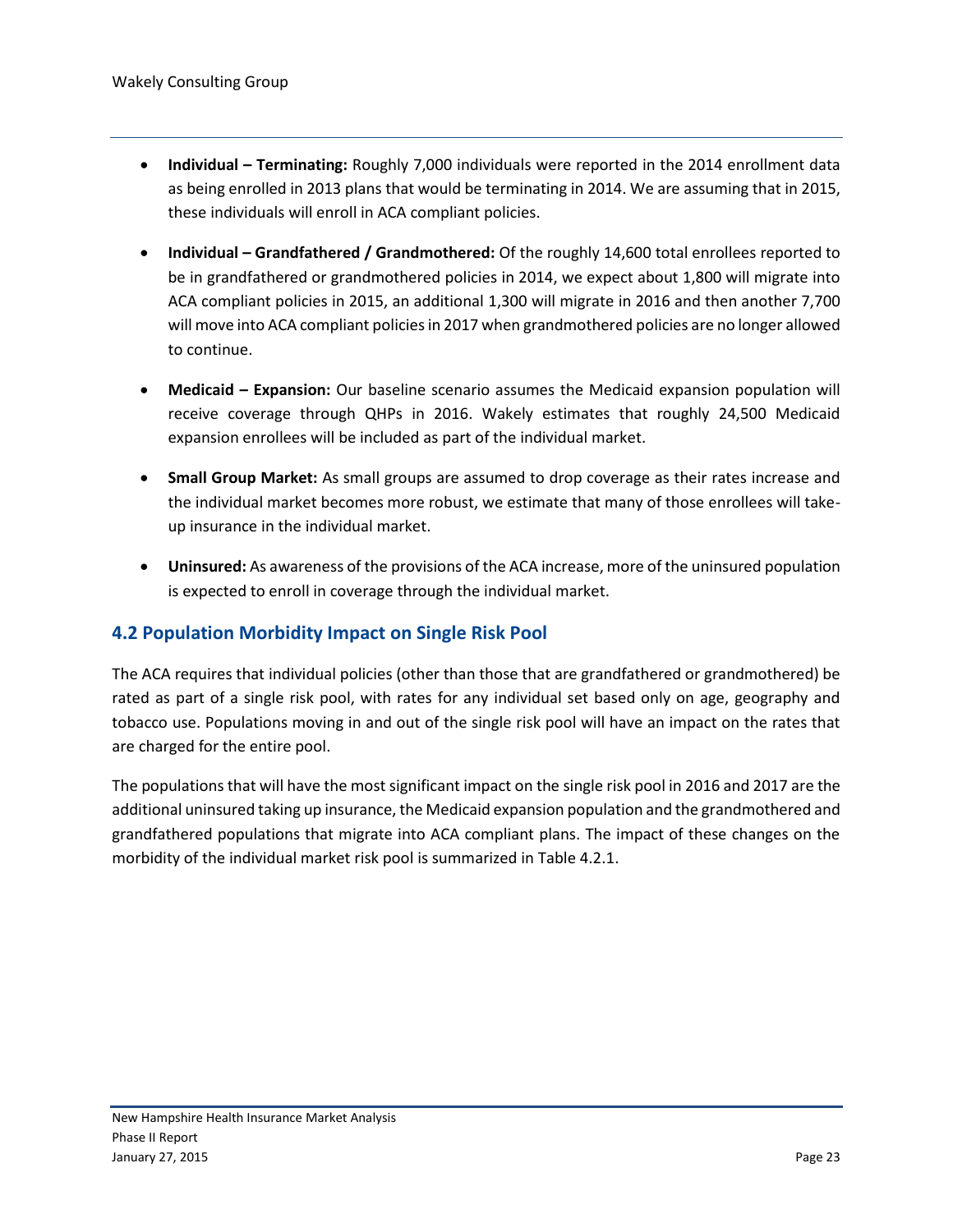| Table 4.2.1 |  |
|-------------|--|
|-------------|--|

| <b>Migration Category</b>                                        | <b>Impact from</b><br>2015 to 2016 | <b>Impact from</b><br>2016 to 2017 |
|------------------------------------------------------------------|------------------------------------|------------------------------------|
| Migration of individuals from GF / GM to ACA compliant policiies | $-0.4%$                            | $-1.8%$                            |
| Increased take-up among uninsured                                | $-3.2%$                            | $-0.6%$                            |
| Inclusion of Medicaid expansion population into QHPs             | $-2.4%$                            | N/A                                |
| Exclusion of Medicaid expansion population from QHPs             | N/A                                | $+1.5%$                            |
| <b>Cumulative Impact</b>                                         | $-5.9%$                            | $-0.9%$                            |

**Projected Impact on Morbidity in the New Hampshire Individual Market Single Risk Pool**

As take-up in the individual market Health Insurance Exchange increases, the population morbidity is expected to decrease. This is due to the expectation that those who are the least healthy will have already enrolled in coverage in 2014 and 2015, and that those newly entering the individual market (from uninsured status) will be healthier than those already enrolled. As the penalty for not having health insurance increases, more of the healthier population will be incented to enroll in coverage. In the absence of the Medicaid expansion population entering the individual market, these additional individuals entering the individual market, are expected to result in a decrease of 3.2% in the morbidity of the market.

The impact of the Medicaid expansion population moving into the individual market single risk pool will depend heavily on the take-up in Medicaid expansion. Wakely's estimate assumes that approximately 76% of the uninsured population eligible for Medicaid expansion will take-up the program by 2016, and that the relative morbidity (health risk after normalizing for demographics) will be roughly 9% lower than that of the single risk pool prior to the inclusion of the Medicaid expansion. On a normalized basis, this population is expected to improve the cost of the individual market single risk pool by 2.4%. If actual takeup is lower than assumed, the single risk pool morbidity level will be higher than Wakely's estimates, and vice versa if take-up is higher than assumed.

As part of a separate project for health insurers, Wakely found that based on emerging 2014 claims experience in New Hampshire, individuals enrolled in grandmothered and grandfathered policies were roughly 25% less costly than individuals enrolled in single risk pool policies based on health status (i.e., normalizing for demographic differences). This indicates that as those individuals move into the single risk pool, they will improve the overall health risk level of the single risk pool. Based on Wakely's analysis, the cumulative impact of these individuals migrating to ACA compliant policies over two years is roughly 2.2%.

#### <span id="page-25-0"></span>**4.3 Individual Market Single Risk Pool Premium Changes**

Premiums in the individual market will be impacted by the changes in morbidity described above, as well as medical trend and the phase out of the federal reinsurance program, which uses contributions collected from all sectors of the health insurance market (including individual, small group and large group insured and self-funded plans) to offset the costs of high cost enrollees in the individual market in 2014 through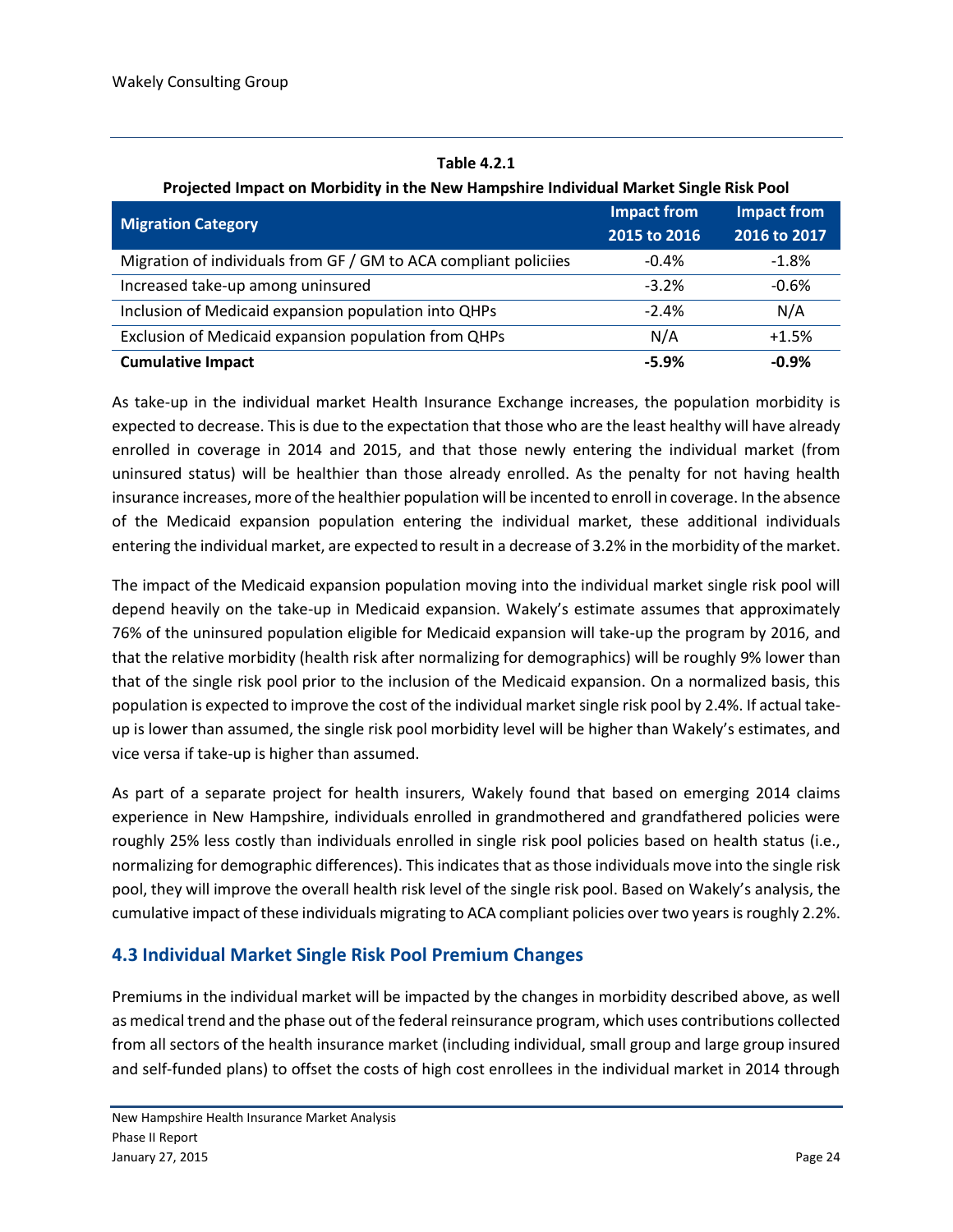2016. The program phases down over three years and is expected to expire in 2017. Based on the proposed program parameters for 2016, Wakely expects the phase out of the reinsurance program to contribute +3% to health insurance premium increases from 2015 to 2016, and +4% from 2016 to 2017 (assuming the program is expired in 2017). These adjustments are based on the current proposed reinsurance parameters, which are subject to change. Expected trends, based on those filed by New Hampshire insurers are expected to be 8% per year for these policies.

Normalized for changes in the expected mix of age and plan selections by individuals in the individual market, the impact of morbidity, trend and the phase out of the transitional reinsurance program are expected to result in average premium increases of approximately 5.1% from 2015 to 2016 and 11.1% from 2016 to 2017. Actual premiums may vary based on a variety of factors, including updated trend and migration assumptions, plan design changes and resulting changes in utilization, changes in networks or medical management programs, changes in issuer administrative expenses and profits, and other assumptions made by the issuers in New Hampshire.

#### <span id="page-26-0"></span>**5. SMALL GROUP MARKET IMPACTS**

In the next few years, the small group single risk pool will be impacted by the migration of groups from grandfathered / grandmothered policies into ACA compliant plans. Additionally, the ACA requires the small group market to expand to include groups with up to 100 employees beginning in 2016. Based on current guidance, states have the option to allow carriers to continue groups of 51 – 100 in their current, non-ACA compliant policies for renewal through October 1, 2016. The baseline scenario modeled assumes that all employer groups with 51 – 100 employees migrate to small group, ACA compliant plans as of January 1, 2016, unless they are grandfathered (as reported by carriers as part of the Phase I analysis) or choose to self-fund. The following summarizes Wakely's projections of these impacts on New Hampshire's small group single risk pool.

#### <span id="page-26-1"></span>**5.1 Population Migration Impacting Single Risk Pool**

Table 5.1.1 outlines the expected changes to the small group market single risk pool enrollment based on where each population started in 2014. Enrollment in the single risk pool is expected to increase significantly as changes in other parts of the health insurance market occur as described following the table.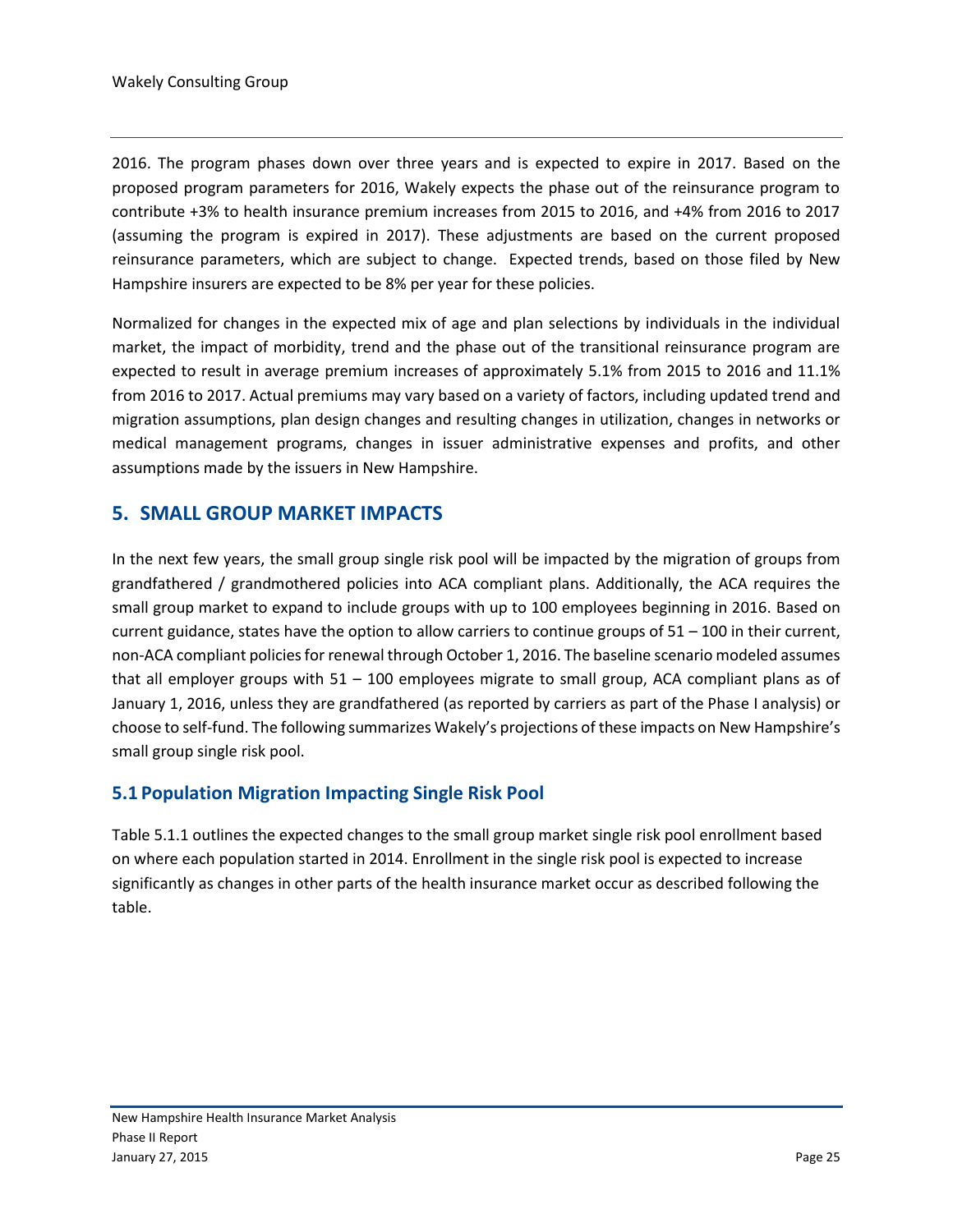| <b>Table 5.1.1</b>                                                            |        |        |        |        |  |  |
|-------------------------------------------------------------------------------|--------|--------|--------|--------|--|--|
| Projected Enrollment in the New Hampshire Small Group Market Single Risk Pool |        |        |        |        |  |  |
| <b>Status in 2014</b>                                                         | 2014   | 2015   | 2016   | 2017   |  |  |
| Small Group (<50) - ACA Compliant                                             | 12,264 | 12,019 | 11,778 | 11,543 |  |  |
| Small Group (<50) - Terminating                                               |        | 29.245 | 28,660 | 28,087 |  |  |
| Small Group (<50) - GF/GM                                                     |        | 3.357  | 3,289  | 23,577 |  |  |
| Mid-Size Group $(51 - 100)$                                                   |        | 0      | 19,619 | 20,637 |  |  |
| Uninsured                                                                     |        | 2,145  | 4.643  | 5,751  |  |  |
| <b>Total Small Group Market Risk Pool</b>                                     | 12.264 | 46,765 | 67,990 | 89,594 |  |  |

The following describes the projected enrollment changes for each of the populations included in Table 5.1.1.

- **Small Group (<50) – ACA Compliant:** Based on data collected as part of the Phase II analysis, Wakely found that only a small proportion (16%) of the small group market had enrolled in ACA compliant policies as of April/May 2014 and that most small groups had either opted for early renewal (in which case their non-ACA compliant plans would continue until the end of 2014), or they were enrolled in grandfathered or grandmothered plans. As noted in the assumptions, Wakely is assuming that there is a drop in small groups that continue to offer policies to their employees each year as a result of general trends related to small employer drops in coverage (and penalties do not apply to these groups).
- **Small Group (<50) – Terminating:** These are the groups that were reported by carriers to be enrolled in non ACA compliant plans that would not be eligible for renewal at the end of their plan year. Roughly 29,200 enrollees in this category reported in the 2014 enrollment data are expected to migrate to the small group market single risk pool in 2015.
- **Small Group (<50) – GF / GM:** Of the approximately 30,000 enrollees in grandmothered / grandfathered small group policies reported in the spring of 2014, roughly 3,300 are expected to migrate to ACA compliant policies in 2016 and an additional 20,200 are expected to move to ACA compliant plans when grandmothered policies can no longer be offered in 2017 (or earlier should the state and/or issuers choose to terminate the policies).
- **Mid-Size Group (51 – 100):** Employer groups with 51 100 enrollees will be included in the small group market in 2016. Wakely estimates this will increase the small group market by roughly 20,600 enrollees after accounting for those that choose to self-fund.
- **Uninsured:** As noted in Section 2 of the report, Wakely is assuming additional take-up of uninsured individuals as penalties for not having health insurance increase (leveling off in 2016). Since a subset of the uninsured population is expected to have access to employer sponsored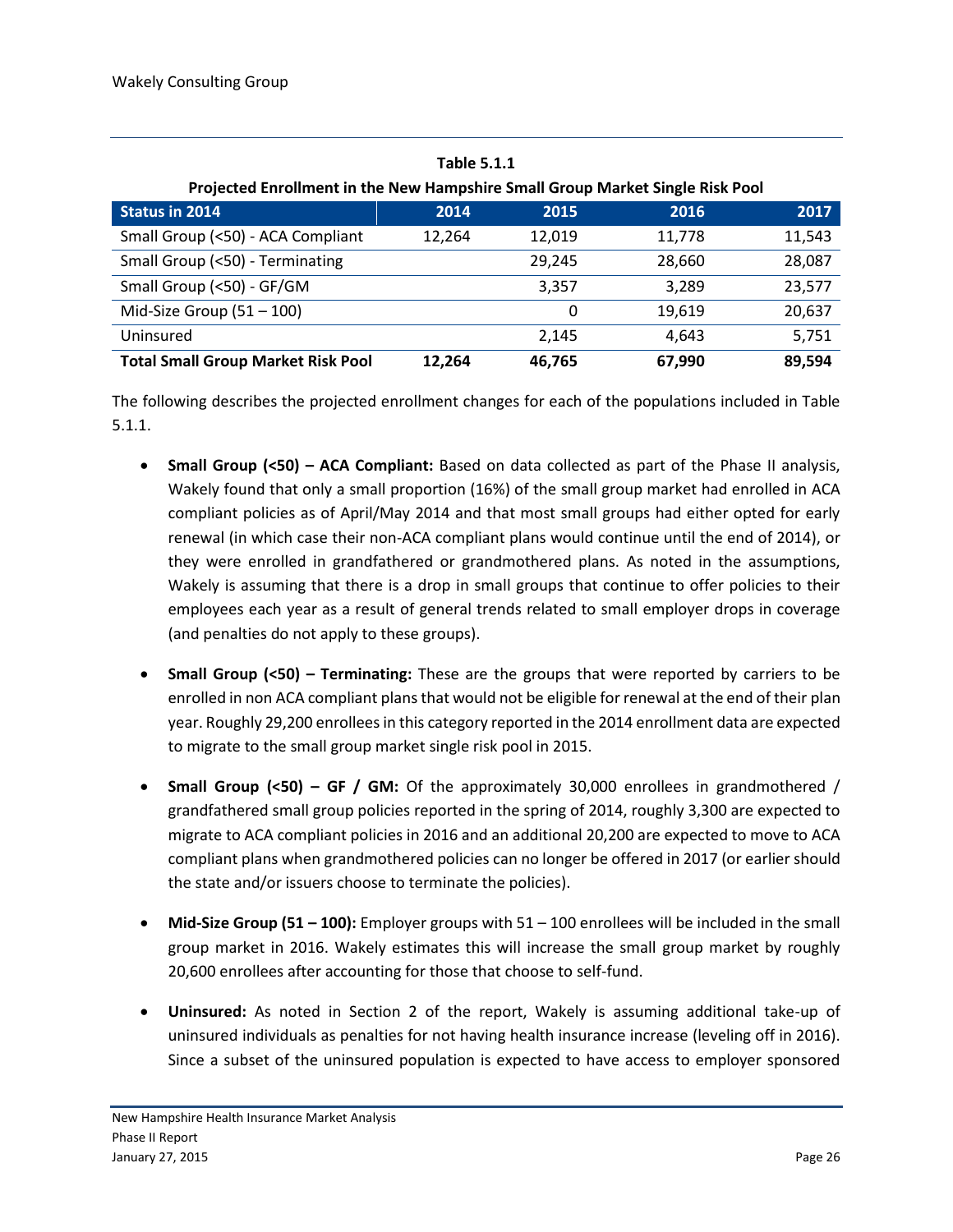coverage, we are assuming some increase in small group market enrollment as a result of these additional uninsured taking up insurance.

#### <span id="page-28-0"></span>**5.2 Population Morbidity Impact on Single Risk Pool**

Similar to the individual market, the small group policies (other than those that are grandfathered or grandmothered) are rated as part of a separate single risk pool. Populations moving in and out of the single risk pool will have an impact on the rates that are charged for the entire pool.

The populations that will have the most significant impact on the single risk pool in 2016 and 2017 are the migration of groups from grandmothered and grandfathered policies to ACA-compliant policies, uninsured who take-up insurance to avoid the penalty for not having insurance, and entry of groups of 51-100 into the small group single risk pool. Groups that leave the small group market risk pool, including groups of 1 that are no longer considered 'small group' under ACA, groups that self-fund, and groups that drop coverage are assumed in this analysis to not have an impact on the overall morbidity of the pool. The impact of the changes on the morbidity of the individual market risk pool is summarized in Table 5.2.1.

| <b>Migration Category</b>                                       | <b>Impact from</b><br>2015 to 2016 | <b>Impact from</b><br>2016 to 2017 |
|-----------------------------------------------------------------|------------------------------------|------------------------------------|
| Migration of individuals from GF / GM Policies to ACA compliant | $0.0\%$                            | $-0.4%$                            |
| Increased take-up among uninsured                               | $-0.7%$                            | $-0.2%$                            |
| Inclusion of 51-100 groups in single risk pool                  | $+2.6%$                            | N/A                                |
| <b>Cumulative Impact</b>                                        | $+1.9%$                            | $-0.6%$                            |

**Table 5.2.1 Projected Impact on Morbidity in the New Hampshire Small Group Market Single Risk Pool**

As part of a separate project for health insurers, Wakely found that based on emerging claims experience in New Hampshire, groups in grandmothered and grandfathered policies were roughly 1% less costly than groups in single risk pool policies based on 2014 health status (i.e., normalizing for demographic differences). This indicates that as those grandfathered and grandmothered groups move into the single risk pool, they will slightly improve the overall health risk level of the single risk pool.

Groups of 51-100 will enter the ACA small group single risk pool when the small group market is expanded in 2016. To comply with ACA small group rating restrictions, groups may lose their preferred rating statuses in effect prior to ACA compliance. For example,

 Larger groups have a smaller rate up factor than smaller sized groups due to the group size rating factor. This rating factor is no longer allowed and hence, larger groups that were benefiting from this rating factor will get a rate-up to subsidize the smaller groups.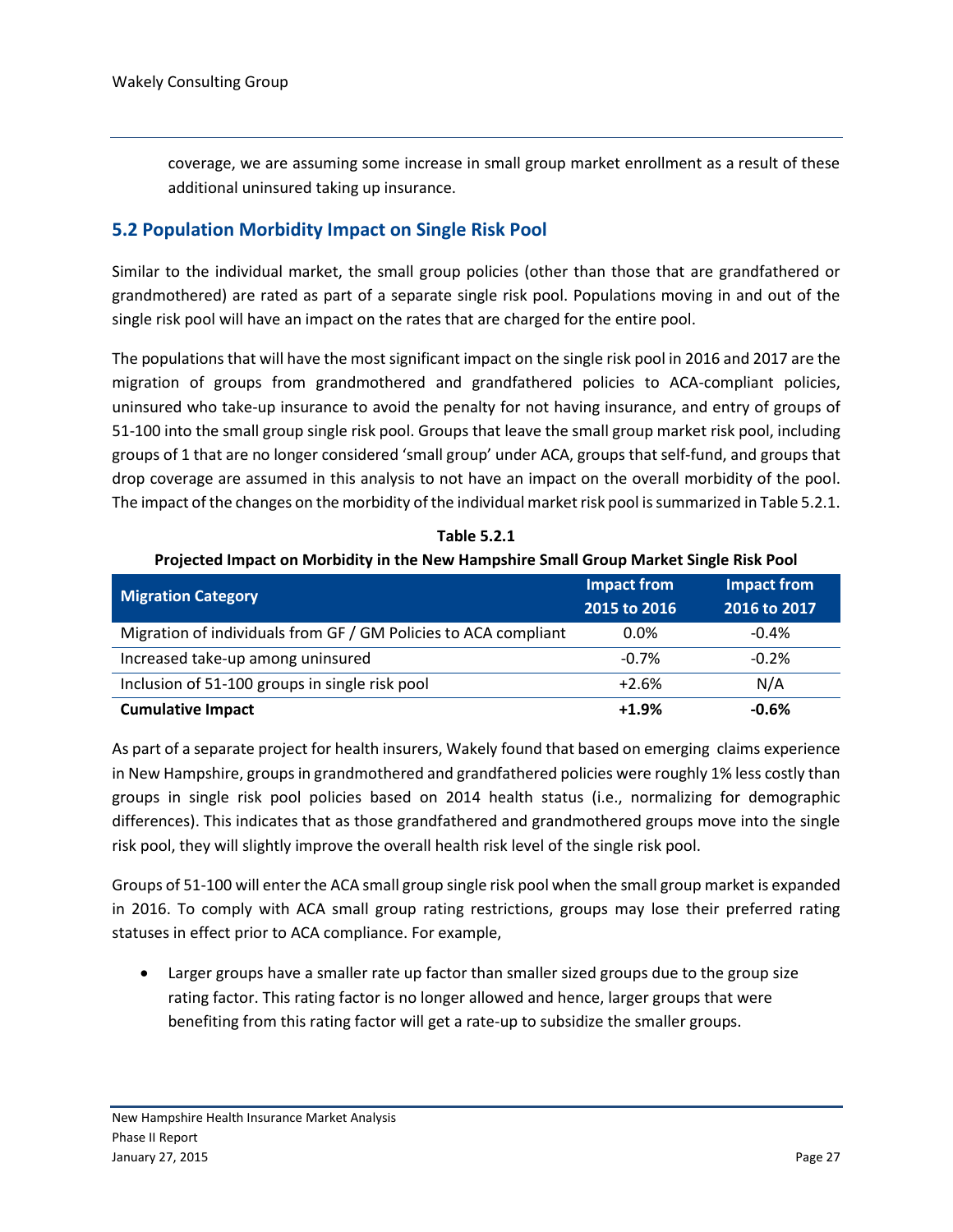- Groups with younger populations will get a rate increase and the older groups will receive a rate decrease due to the ACA age rating restrictions.
- Groups that may have had lower rates due to a healthier population than average will now be part of the single risk pool and will no longer benefit from the health status of their populations.

As these groups join the single risk pool some groups, especially those with younger and/or healthier populations, will experience large rate increases. These groups of 51-100 will consider self-funding as an option. We assumed 50% of the healthiest groups, 10-20% of the moderately healthy, and 0% of the sicker groups in the single risk pool will choose to self-fund and leave the single risk pool. This equates to 11% of the total members leaving the single risk pool and their morbidity is 0.43 relative to the single risk pool. This will leave the less healthy groups of  $51 - 100$  to join the small group risk pool, increasing the morbidity of the single risk pool.

#### <span id="page-29-0"></span>**5.3 Small Group Market Single Risk Pool Premium Changes**

Premiums in the small group market will be impacted by the changes in morbidity described above, as well as medical trend (the federal reinsurance program does not apply to the small group market). Expected trends, based on those filed by New Hampshire insurers, are expected to be 7.5% per year for these policies.

Normalized for changes in the expected mix of age and plan selections in the small group market, the impact of morbidity and trend are expected to result in average premium increases of approximately 9.4% from 2015 to 2016 and 6.9% from 2016 to 2017. Actual premiums may vary based on a variety of factors, including updated trend assumptions, plan design changes and resulting changes in utilization, changes in networks or medical management programs, changes in issuer administrative expenses and profits, and other assumptions made by the issuers in New Hampshire.

#### <span id="page-29-1"></span>**6. CONCLUSIONS**

The anticipated changes to the health insurance markets over the next few years are expected to have a greater impact on the individual market than they will on the small group market. Enrolling the Medicaid expansion population in QHPs is expected to have a positive impact on the morbidity of the individual market, as is the phase out of grandmothered policies. In the small group market, the phase out of the grandmothered policies is expected to have minimal impact on the overall morbidity of the small group market single risk pool. Expansion of the small group market to groups with up to 100 employees could have a negative impact on the small group market single risk pool morbidity level, if a large number of healthier groups choose to self-fund.